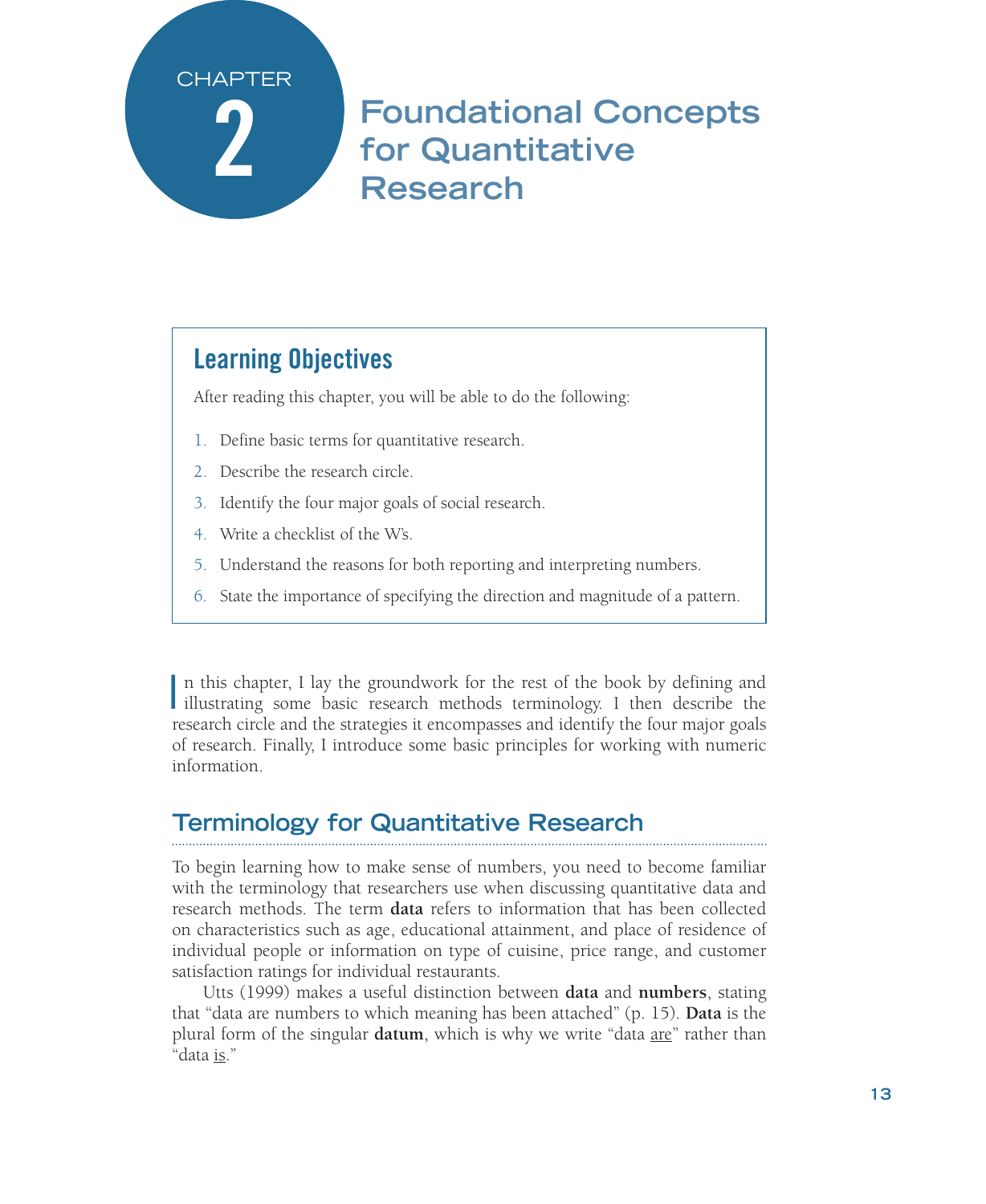Example: "2" is a number, but 2 people in a family or \$2 for a cup of coffee are data.

*The numeral "2" in the first phrase is a number (not data) because it isn't associated with a topic or units. When used to describe family size, it has a topic (family size) and units (number of people), so that same numeral is now data. "2" is also data when it pertains to price of coffee (topic) and \$ per cup (units).*

**Raw data** refers to category labels (such as type of religion or name of country) or numeric information that has been collected but not yet processed or manipulated in any way (Utts & Heckard, 2014, p. 15). To turn raw data into useful evidence, those data have to be organized, summarized, and compared with other values to help interpret what they mean for the question at hand. We'll see some introductory examples in the section on Reporting and Interpreting Numbers.

An **observational unit** is an individual **entity** (such as a person, institution, or geographic area) about whom data are collected. However, for studies that collect information on the same cases across time (longitudinal studies; Chapter 12), each data collection time point is called an **observation**. In those situations, each observational unit is referred to as a **respondent** (for studies of people), **case**, or **study subject**. (Note that this usage of "study subject" refers to study participants, not to the topic of the study.)

Example: Consider two different studies: A survey of college students and a study of family leave policies at different corporations.

*In the survey of college students, the type of entity is a student, and each student is an observational unit (or study subject). In the family leave study, the type of entity is a corporation, and each corporation is a case.*

Example: For a longitudinal study of how tree growth is affected by climate change, scientists measure the diameter of each tree in their study plot every year for 20 years.

*Each individual tree is a case and each annual measurement of tree diameter is an observation.*

**Data** are information that has been collected about characteristics of **entities**. An **observational unit** (sometimes called a **case, respondent**, or **study subject**) is an individual **entity** about which data are collected, such as people, neighborhoods, or schools. These are also known as **units of analysis** or **levels of aggregation**. In studies that follow cases across time, there are multiple **observations** for each case.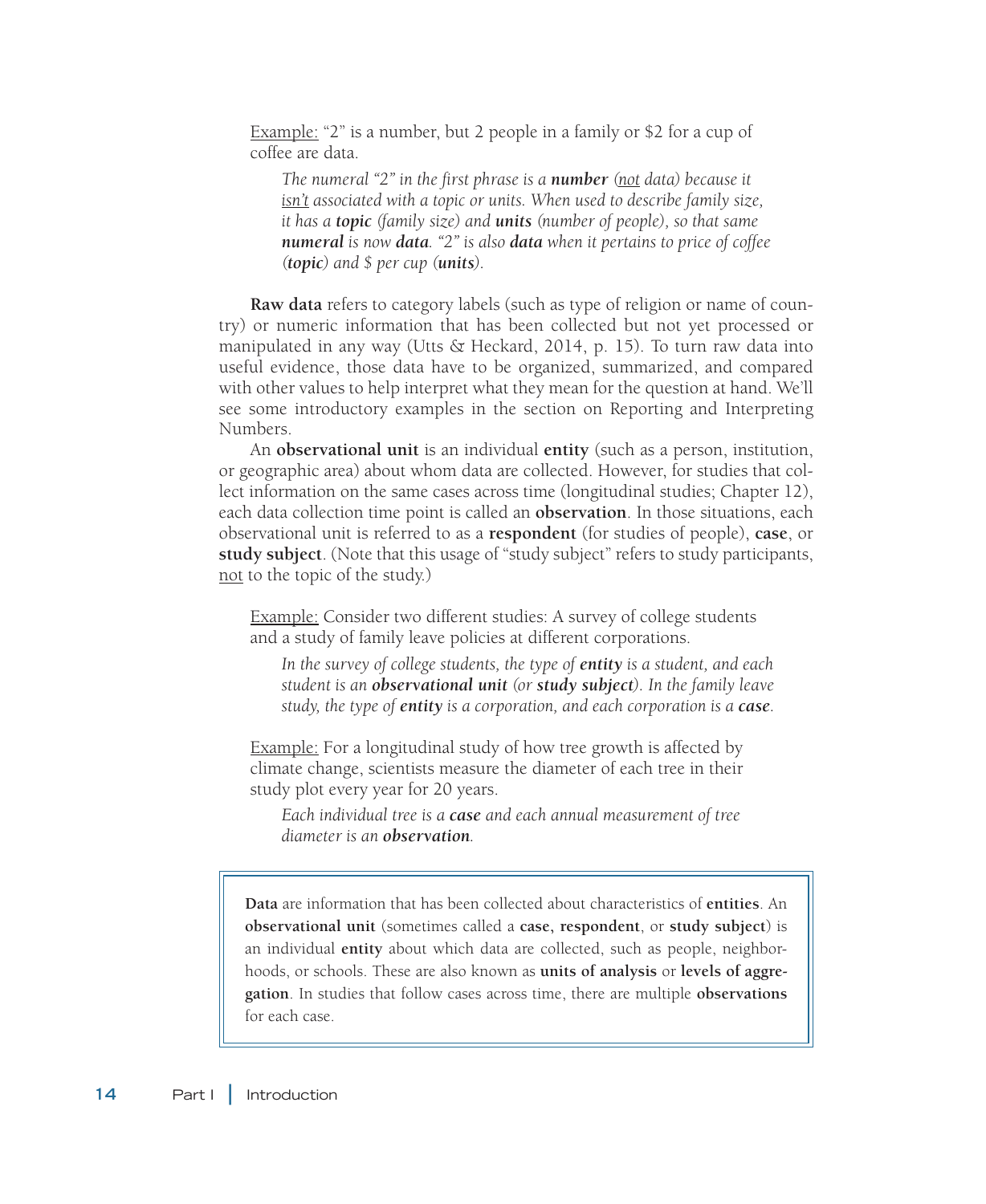A **variable** is a characteristic that can vary from one case to another. Each case has a **value** for each variable, capturing the nature or extent of that characteristic for that case. In contrast to a variable, a **constant** is a characteristic that has the same value for all cases being studied, often due to restrictions on which cases are included in the data set.

Example: In 2020, Canada was a democracy, whereas North Korea was a communist country.

*Type of political system is a variable, but date is a constant. The type of entity is a nation.*

Example: Heights of each child in a kindergarten class are measured. Maria is 115 centimeters (cm.) tall.

*For each of her classmates, the variable height will take on the value that captures their height—e.g., 112, or 115, or 119 cm. Every student in Maria's class is a human being, so in that context, "species" is a <i>constant*.

However, which characteristics are constants and which are variables depends on the topic and context.

Example: A study of the Metropolitan zoo collects data on all the different animals, including information on their ages.

*In this study, "species" is a variable because some of the zoo residents are lions, some are eagles, some are rattlesnakes, and so on. Age is also a variable, with some young and some older animals. However, all of the zoo residents are animals, so in that study, type of biological entity is a constant.* 

Example: In Maria's kindergarten class, every student is 5 years old at the beginning of the school year.

*For that topic, setting, and time point, age is a constant. However, if the study also included other grades within her elementary school or followed the kids in her class for several years, age would be a variable.*

A **data set** is an organized collection of information on a consistent set of variables for each of the cases in a study. **Missing values** occur when a respondent did not provide information on a particular variable. In longitudinal studies, there may be some variation in the amount of information collected for different participants, based on how often each of them participated.

Example: A social survey asks each of 1,000 respondents the same set of questions about their demographic traits, volunteer activities, and attitudes about current policy issues. Some of the study participants did not answer the question about a proposed health care policy.

*A data set for that survey would contain answers to each of those questions for each respondent. In other words, that survey does not have*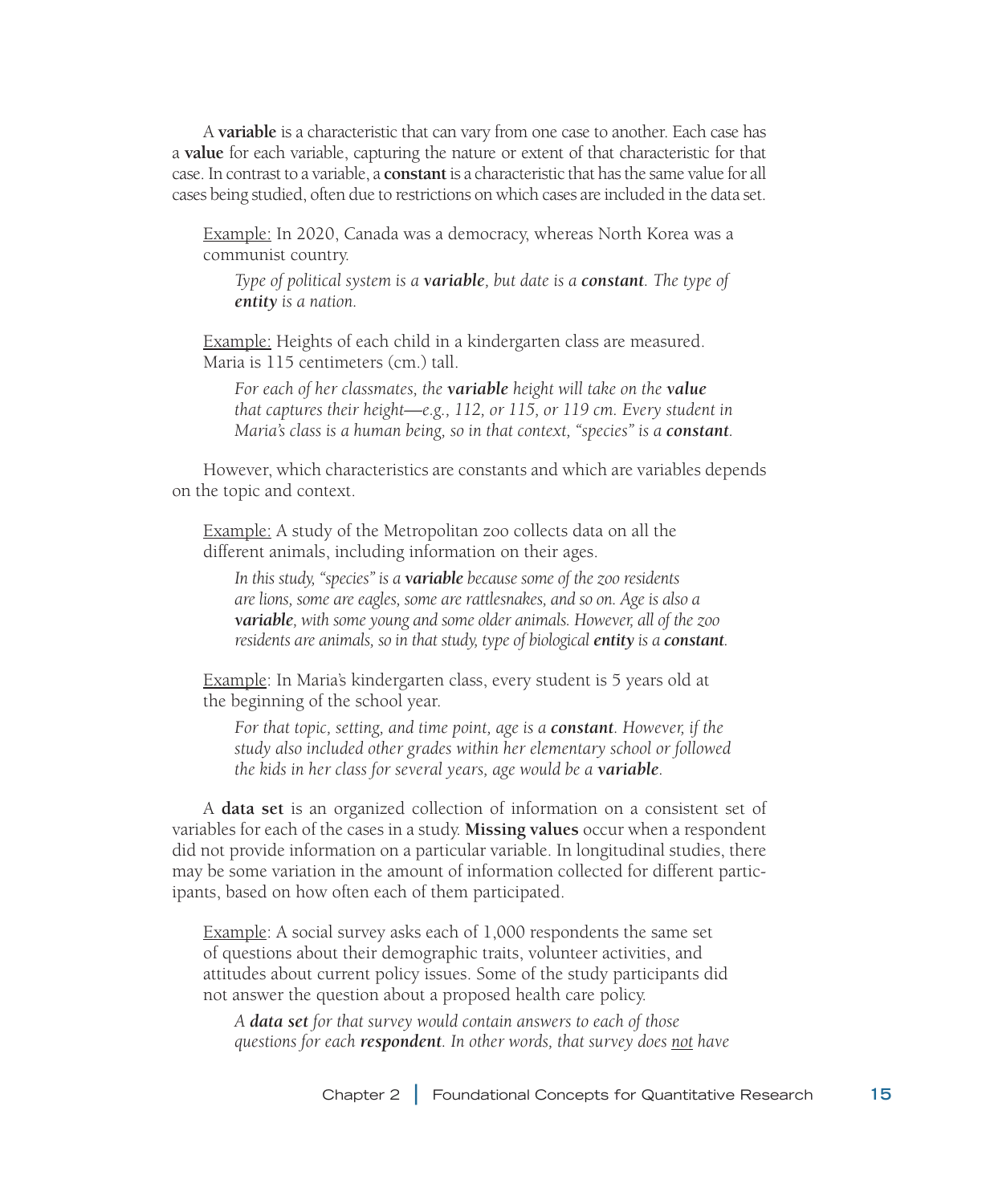*one set of questions for some respondents and a completely different set of questions for others. Participants who didn't answer the policy question would have a missing value for that variable.*

Example: An online shopping website collects data on each customer's shipping address, searches, and purchases.

*Location, search topics, items purchased, and dates of purchase are some of the variables on which data were collected from every customer (case) who shopped on that site. The data set will include more information on each of those topics for people who visited the site several times than for those who visited the site only once.*

A **variable** is a characteristic or attribute that can vary (differ) from one case to another. Each case takes on a **value** for a variable, measuring the type or degree of that characteristic for that case. A **constant** is a measure that has the same value for every case in the context under study. A **data set** or **database** is a compilation of information on the same set of variables for each of the cases under study. Cases that do not provide information on a particular variable have a **missing value** for that variable.

Figure 2.1 is a schematic diagram of a hypothetical school health data set, with one row for each student in the school and one column for each attribute about which data were collected. For each of the 432 cases (students in the school), the data set includes information on each of the variables (attributes). The ". . ." in the row between ID 105 and ID 432 shows that there were additional students in the data set, even though they are not included in the diagram.

| -ID   | <b>School</b><br>code | Date of medical<br>record | Age<br>(years) | Gender | <b>Height</b><br>(cm.) | Weight<br>(kg) | Date of most recent<br>vaccination | <b>Transfer</b><br>status | Code of prev.<br>school |
|-------|-----------------------|---------------------------|----------------|--------|------------------------|----------------|------------------------------------|---------------------------|-------------------------|
| 101   | 1227                  | 9/15/18                   | 5              | M      | 117                    | 20             | 9/15/18                            | <b>No</b>                 | <b>NA</b>               |
| 102   | 1227                  | 9/2/18                    | 8              | M      | 129                    | 26             | 7/10/17                            | <b>No</b>                 | <b>NA</b>               |
| 103   | 1227                  | 8/27/18                   | 6              | F      | 119                    | 19             | 3/22/17                            | Yes                       | 3418                    |
| 104   | 1227                  | 8/28/18                   | 10             | M      | 140                    | 33             | 11/2/17                            | <b>No</b>                 | <b>NA</b>               |
| 105   | 1227                  | 9/7/18                    | 8              | F      | 123                    | 25             | 4/30/18                            | <b>No</b>                 | <b>NA</b>               |
| 1.1.1 |                       | $\cdots$                  |                |        |                        |                |                                    |                           |                         |
| 432   | 1227                  | 9/15/18                   | 7              | F      | 118                    | 23             | 12/5/16                            | Yes                       | 5009                    |

#### Figure 2.1 Hypothetical Data Set of School Health Records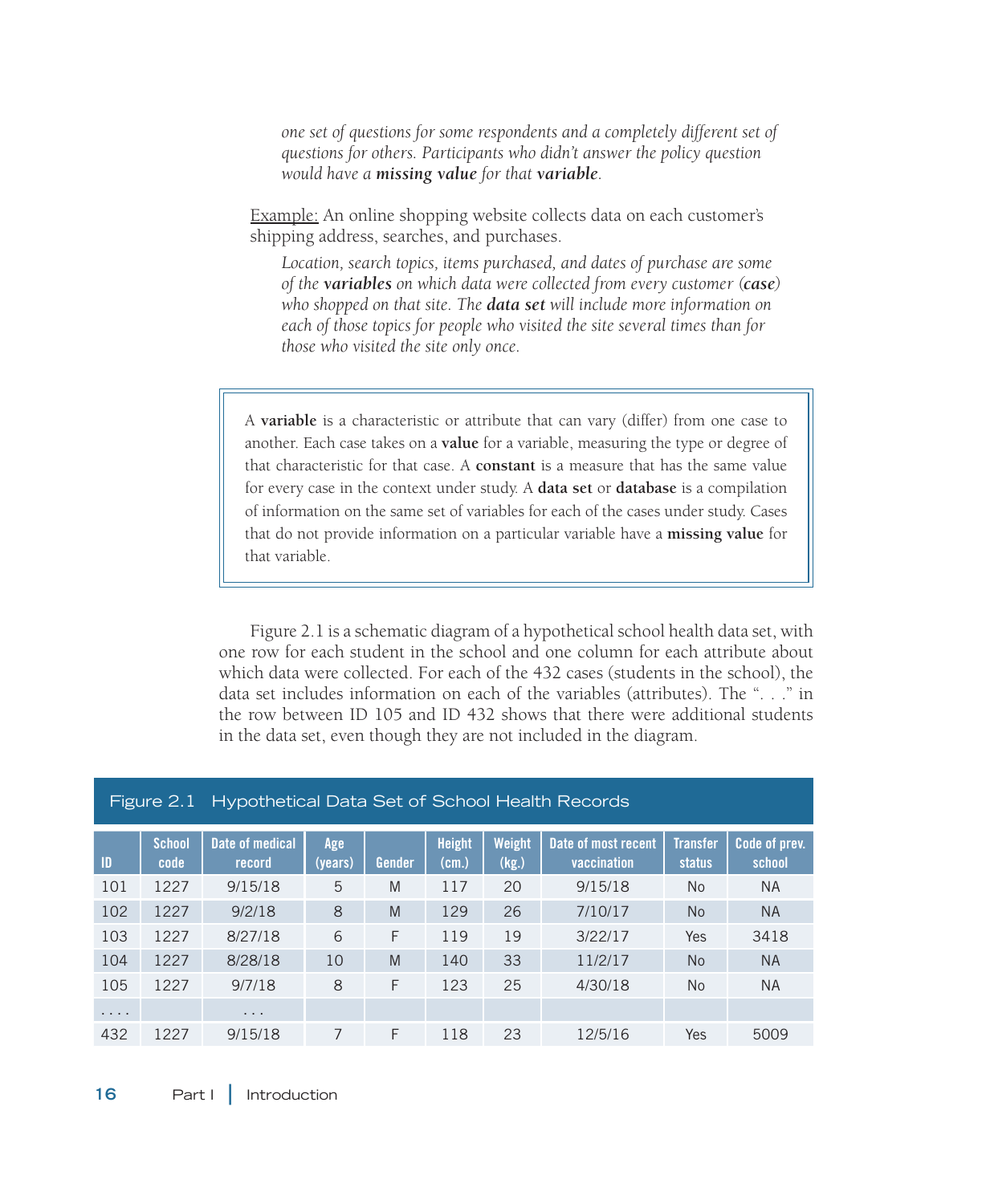Example: Student 101 is a 5-year-old male who was 117 centimeters tall and weighed 20 kilograms when he visited his doctor September 15, 2018. His most recent vaccination took place on that same date.

*That sentence reports the case's values for the variables age, gender, height, weight, and dates of medical record and vaccination. Those same variables take on different values for other cases (students) in the data set.*

Example: The ages of the students in School 1227 range from 5 to 10 years; two of the cases shown are both 8 years old.

*In large data sets, many cases can share the same value of a variable in this example, age. School code is a constant for every student in the data set because they all attend the same school. If the study included more than one school, then school code would be a variable because different students would come from different schools.*

If certain questions pertain to only some of the cases in a data set, those questions will be not be asked about those for whom they do not apply. We'll learn more about missing values and "not applicable" responses in Chapter 4.

Example: Students 103 and 432 both transferred in from other schools midyear, whereas the other students attended School 1227 from the beginning of the academic year.

*As shown in the two right-hand columns of Figure 2.1, for the students who transferred to School 1227, the value of the transfer status variable is "yes," and the "previous school" variable has a code for another specific school. For the students who attended School 1227 from the beginning of the year, the value of the transfer status variable is "no," and the "previous school" variable is coded "NA" for not applicable. By indicating the cases to which a particular question does not apply, the data set can have a consistent list of variables for every case, with their respective values filled in.*

# **The Research Circle**

A wide variety of types of methods can be used to conduct research: **Quantitative methods** use numbers as evidence, collecting information from sources such as surveys, censuses, surveillance data, and "big data" (Chapter 11). By definition, quantitative methods can only be used to study phenomena that can be quantified in some way, whether by counting things or measuring their dimensions or characteristics. **Qualitative methods** are used to study phenomena that cannot easily be quantified, working with data collected using focus groups, participation/ observation, or in-depth interviews or sources such as audio, video, or text documents. **Mixed-methods** research uses a combination of quantitative and qualitative approaches within a research study or set of related studies to take advantage of their particular strengths.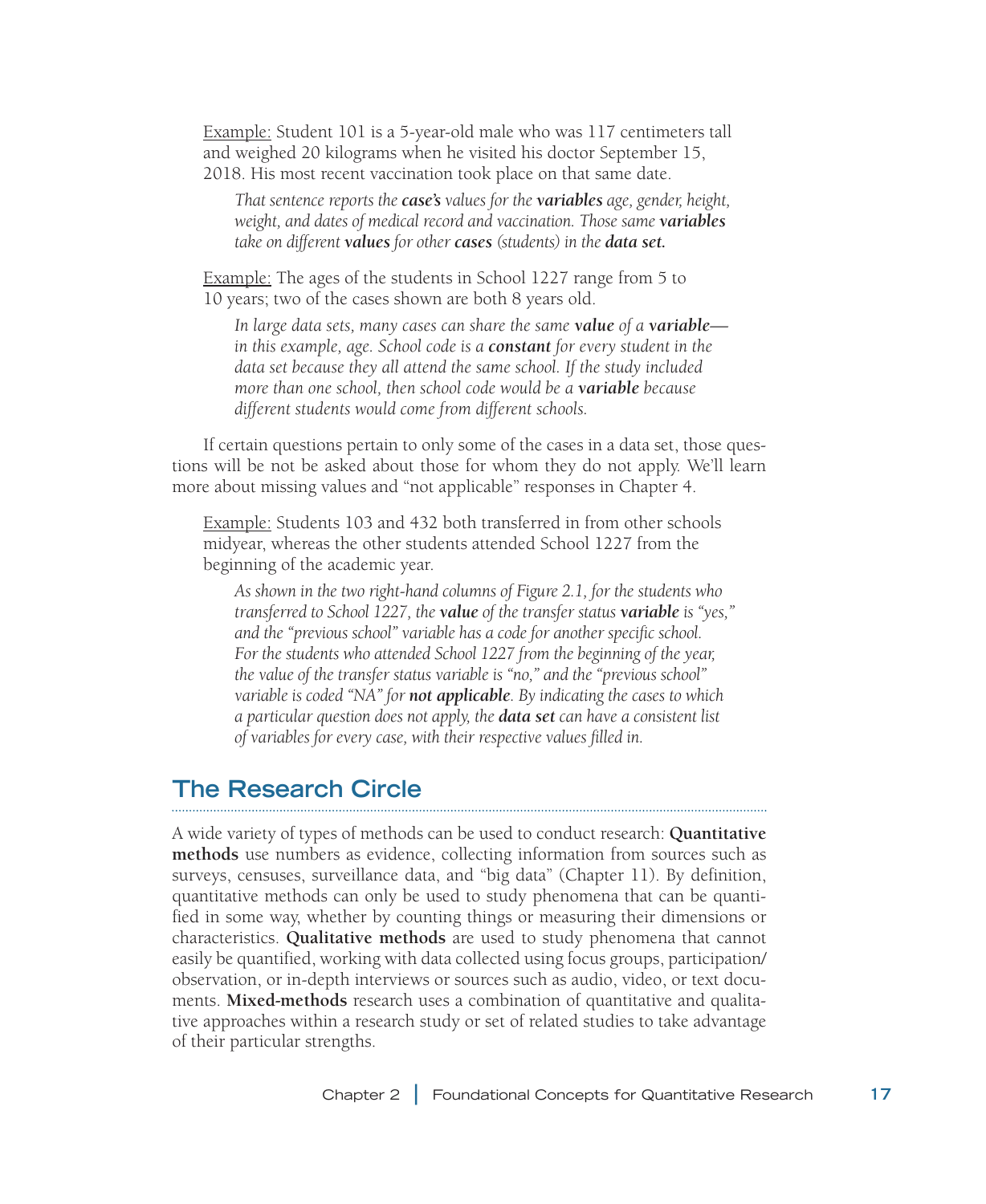With its objective of teaching how to make sense of numbers, this book focuses on quantitative research methods. To learn more about qualitative research methods, see Chambliss and Schutt (2018) or Mack et al. (2005).

**Quantitative research methods** are used to study phenomena that can be counted or measured numerically. **Qualitative research methods** are used to study phenomena that cannot easily be quantified. **Mixed-methods research** uses a combination of quantitative and qualitative approaches**.**

There are two major types of research strategies: **Inductive** and **deductive**. **Descriptive research** is an intermediary step that involves making empirical generalizations based on the data, where **empirical** refers to observed data rather than to ideas based solely on theory or logic. The overall research process combines descriptive, inductive, and deductive research to create the **research circle** shown in Figure 2.2. As the circle implies, the research process does not have any built-in starting or ending point: A researcher can start at any point on the circle moving from theory to data (deductive—the arrow that starts at the top of Figure 2.2) or from data to theory (inductive—starting at the bottom of the circle), depending on the objective of their study.



*Source:* Chambliss & Schutt (2016). Reprinted with permission.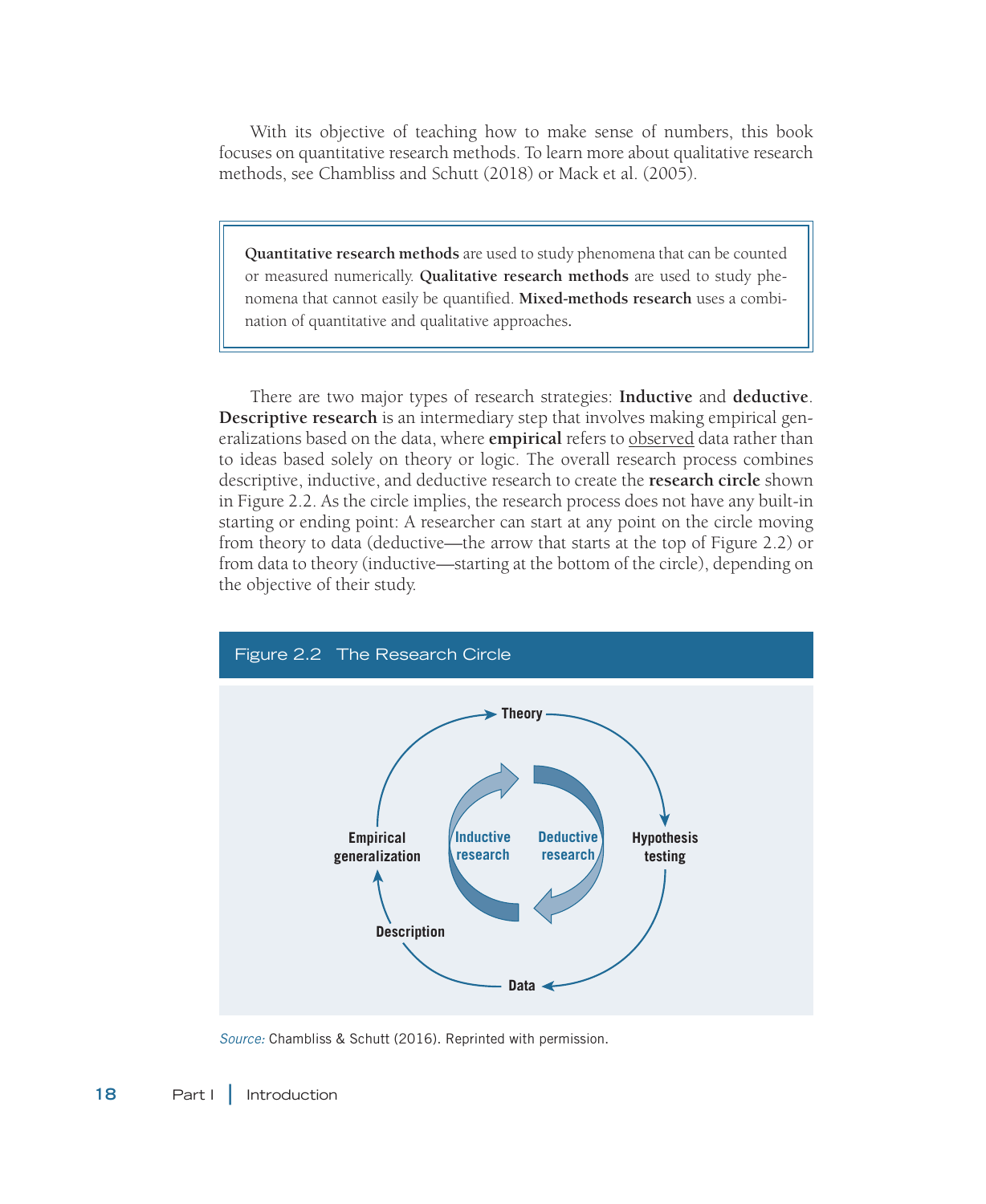### **Inductive Research**

**Inductive research** starts with data and uses it to generate a theory about observed patterns. Put differently, a theory is "induced" (proposed) to account for patterns in the data. In everyday conversation, the word **theory** is used to simply refer to an idea, whether or not it has a factual basis. In research terminology, however, it has a much more formal and specific meaning: a hypothetical explanation of some aspect of the world that has been developed from observing data and describing patterns.

Example: A study of drunk driving started with descriptive data showing that the rate of alcohol-related traffic accidents in the boroughs of New York City decreased by 24% to 35% after introduction of ridehailing apps such as Uber, but only in the four boroughs where such apps were rapidly adopted (Peck, 2017). The author then developed a theory based on that pattern, surmising that availability of ride-sharing made it easier for people to avoid driving drunk.

*This research was inductive because it started with data on alcoholrelated traffic accidents and described that the accident rate dropped after introduction of ride-hailing apps. That generalization induced the theory about a possible mechanism linking increased availability of ride-sharing services to observed (empirical) reductions in traffic accident rates.*

Inductive research is often conducted using qualitative or descriptive quantitative methods.

### **Deductive Research**

**Deductive research** develops a hypothesis from theory and tests that hypothesis using data. In other words, a specific expectation about a relationship between two variables is **deduced** based on (reasoned from) a theory. A **hypothesis** is an educated guess or supposition about a relationship between two or more variables, specifying how the researcher anticipates the value of one variable will differ or change as some other variable differs or changes. A hypothesis should be developed based on a combination of theory and empirical evidence from descriptive studies or from previous research on the topic under study. Deductive research is often conducted using quantitative research methods.

Example: A study of alcohol-related car crashes might start with a theory about the influence of ride-hailing apps and from it develop a hypothesis that greater availability of ride sharing is responsible for the observed decline in alcohol-related crashes.

*This research is deductive because it starts with theory and develops a hypothesis.*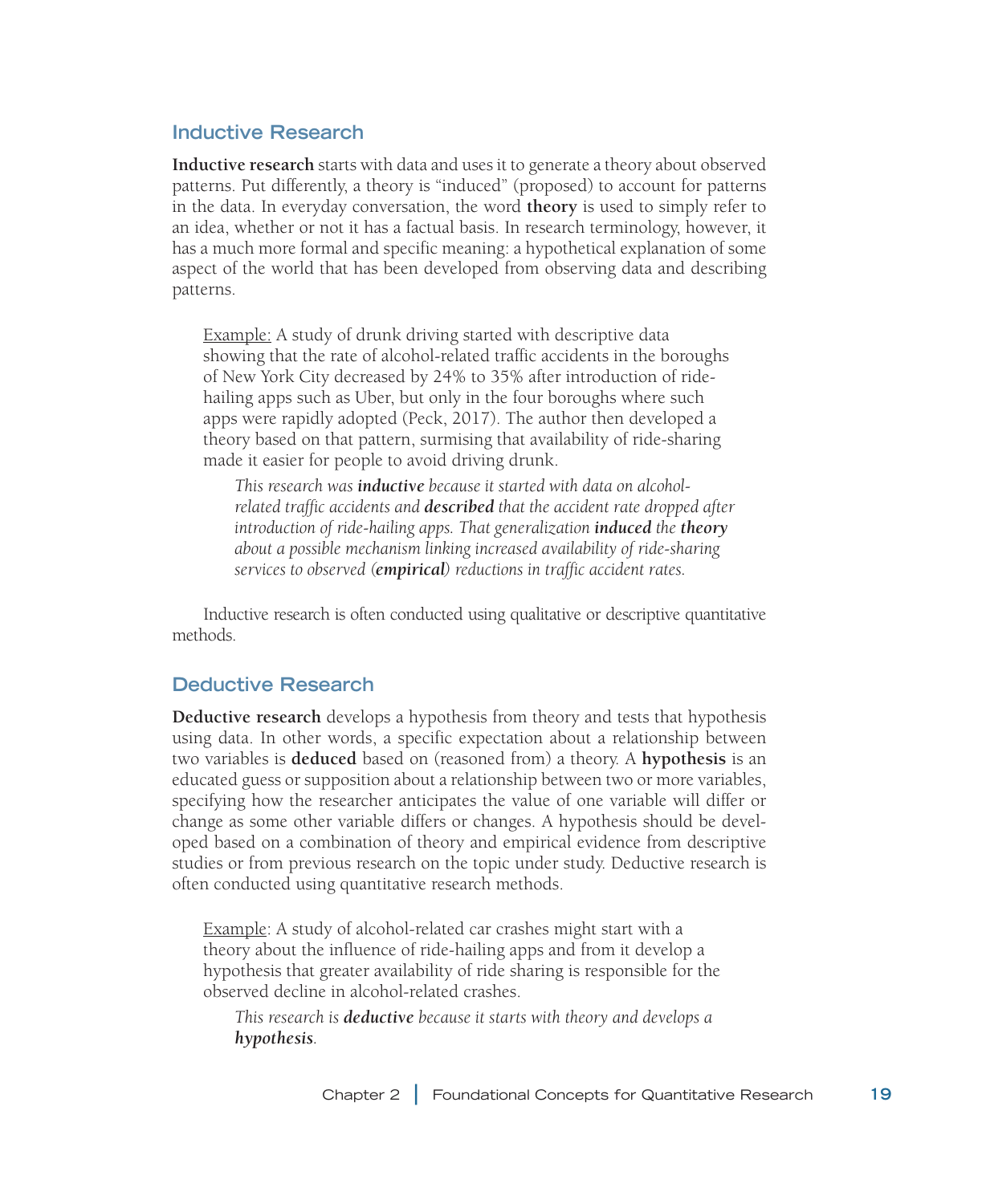The **research circle** shows how descriptive, inductive, and deductive research relate to data, theory, and hypotheses. **Empirical** means verifiable by observation or experience rather than based on theory or logic alone. **Inductive research** starts with data and develops a theory about why the observed patterns occur. A scientific **theory** is a hypothetical explanation of a relationship between concepts. **Deductive research** starts with a theory and develops a hypothesis, which is then tested using data. A **hypothesis** is a tentative statement predicting how variables are associated with one another.

In a hypothesis about a cause-and-effect relationship, the variable we think is the cause is referred to as the **independent variable**. We hypothesize that it predicts or explains variation in the dependent variable. The variable thought to be the effect (or **outcome**) is referred to as the **dependent variable**—so called because we hypothesize that it depends on, or changes in response to, variation in the independent variable. You will learn more about cause-and-effect relationships in Chapter 12 and how to test hypotheses in Chapter 13.

An **independent variable** is the characteristic that is thought to be the "cause" in a cause-and effect relationship. Synonyms for independent variable include **risk factor**, **predictor**, or **explanatory variable**. A **dependent variable** is the characteristic that is thought to be the "effect" in a cause-and effect relationship. Other commonly used terms for dependent variable are **outcome** or **response variable**.

Example: Keith et al. (2017) hypothesized that people with darker skin color would experience more frequent or severe racial discrimination.

*Their hypothesis implies that extent of racial discrimination depends on skin color, so skin color is the independent variable and racial discrimination is the dependent variable.*

A hypothesis can be worded in an "if–then" format, implying that if the independent variable changes (or varies) in a certain way, then the dependent variable is expected to change (or vary) in a specified direction.

Example: If ride-sharing becomes more widely available, then alcoholrelated traffic accidents will decrease.

*Availability of ride-sharing services is the independent variable, while traffic accident rate is the dependent variable. In other words, the*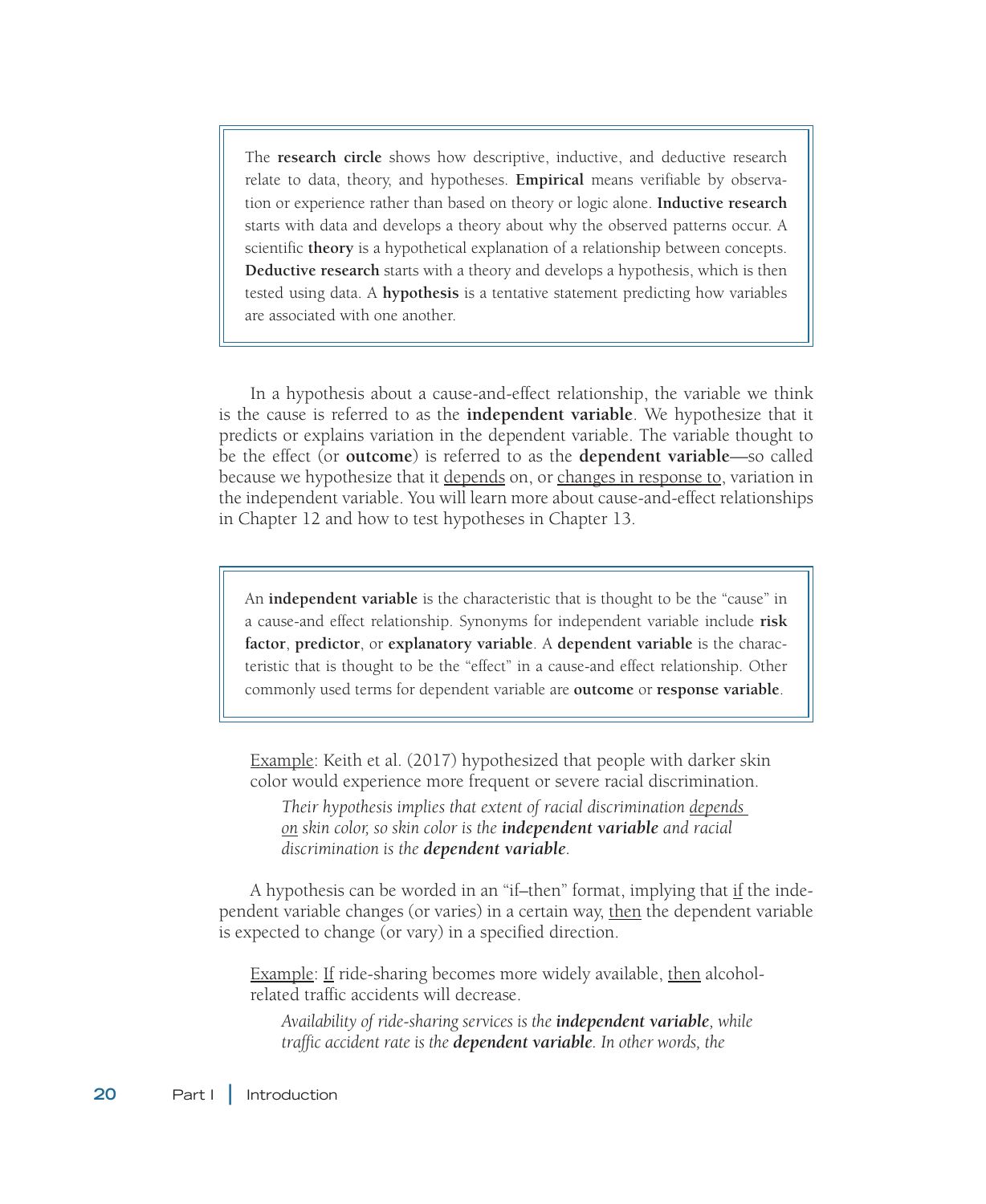*hypothesis conjectures that traffic accident rates (the "effect") are influenced by availability of ride-share services (the "cause"). The Peck (2017) study did not have data on individuals' actual usage of ride-sharing, so a deductive study would need to collect such data to test this hypothesis.*

The decision of whether to use a descriptive, inductive, or deductive strategy for a particular study should be based on what is already understood about the topic and what additional questions have been raised by prior research or new circumstances. The overall body of research on a particular topic typically involves all three types of strategies to provide a more complete understanding of that topic. Some researchers specialize in either inductive or deductive research, complementing studies of the same topic that other researchers have conducted using a different research strategy. Other researchers conduct both inductive and deductive research over the course of their career, designing each study to fill in gaps in what they had learned from their own prior work and that of others studying that topic.

# **Goals of Quantitative Research**

A research project can have any of several **goals**: descriptive, exploratory, explanatory, and evaluation. Any of these goals can be pursued using either quantitative or qualitative approaches, however, given the focus of this book, the examples below describe hypothetical quantitative studies.

#### **Descriptive Research**

**Descriptive research** is exactly what it sounds like: It seeks simply to describe a pattern or relationship without aiming to explain the reasons for or implications of that pattern; those are covered by one or more of the other research goals. Descriptive research starts by defining what is meant by each concept (aspect of the question) and determining how that attribute will be measured.

Example: A consulting company wants to ensure that their clients are satisfied with the services provided through their online portal. First, they decide to define "satisfaction" as encompassing ease of finding information, coverage of topics clients want to learn about, and accessibility and quality of their web customer support. They develop a survey to measure those dimensions and then analyze the data to identify which aspects of their portal need the most improvement.

*This descriptive study uses data collected via the survey to describe what percentage of clients have low satisfaction based on the way they defined and measured that concept.*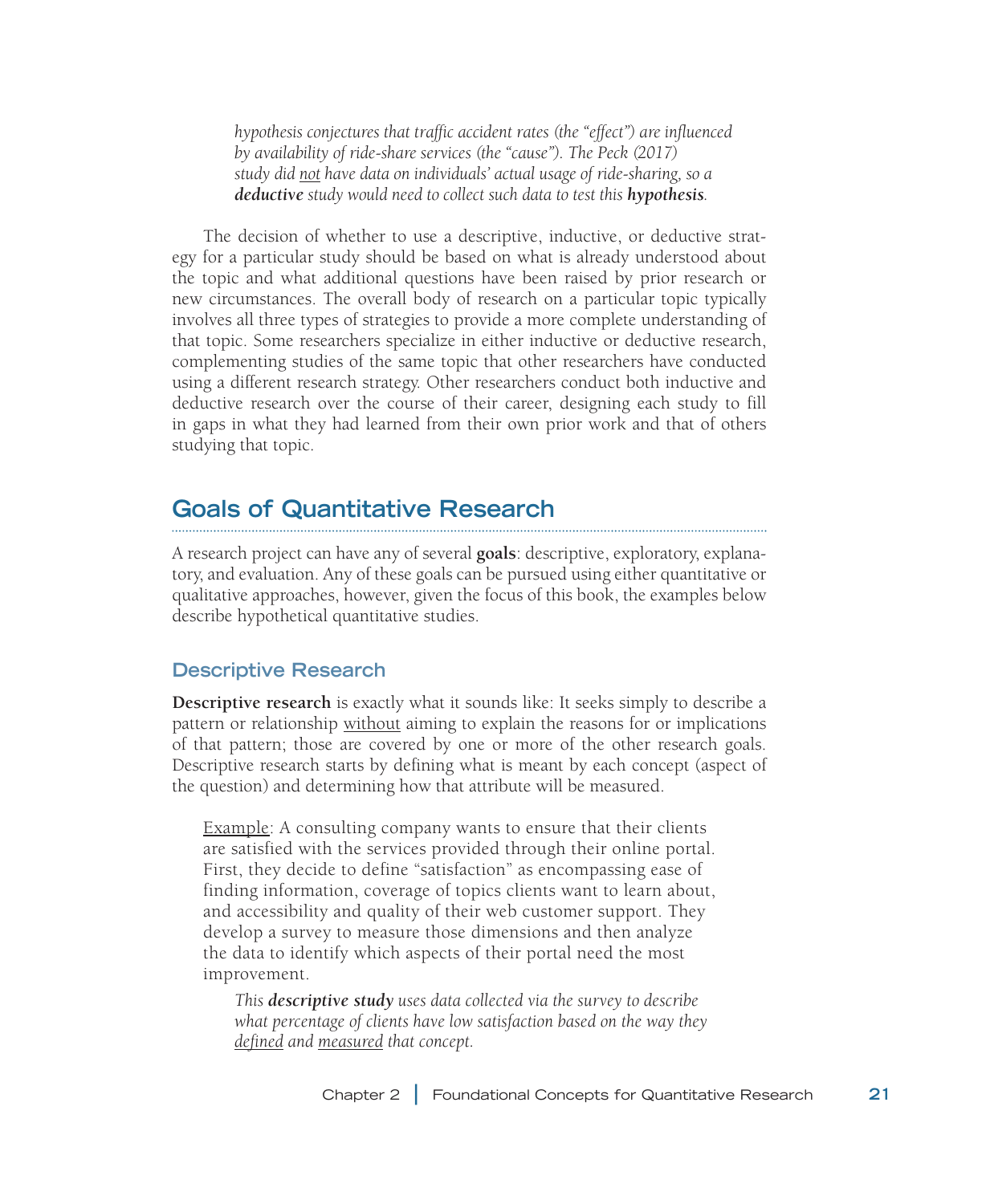Descriptive research is often conducted when getting to know a new topic or to see how some phenomenon occurs in different locations, times, or groups. Other times, descriptive research is conducted to find out what can be learned about a topic using a different definition or measure of a concept. The observed patterns may then be used to generate theories about the relationship between the variables or to develop hypotheses to be studied with one of the other types of research. You will learn more about how to define concepts in Chapter 3 and how to specify approaches to measuring those concepts in Chapter 4.

#### **Exploratory Research**

**Exploratory research** seeks to understand how a phenomenon works, such as what problems people face in a certain social setting, how they cope, and how they think about their experiences. Findings of exploratory research can be used to identify concepts about which to collect data for future descriptive studies or to develop theories about relationships between the attributes of that setting.

Example: A study of immigration collects data on where respondents came from, their reasons for leaving their home country, barriers they encountered along the way, and strategies they adopted to overcome those barriers.

*This hypothetical exploratory study was designed to provide insight into what motivates people to emigrate, and to describe the problems and solutions they developed during their immigration experiences.*

#### **Explanatory Research**

**Explanatory research** seeks to identify causes and effects of social, biological, or other phenomena and to predict how an outcome differs or changes in response to variation or change in some other characteristic. Explanatory research often involves formulating and testing a hypothesis about the relationship of interest. Results of explanatory research might then be used to design an intervention that could be tested with an evaluative study or inform a study to explore reasons for the observed patterns.

Example: To test the theory that social comparison can be used as a "nudge" to reduce household energy consumption, researchers sent one of three messages to each of several thousand households as part of their monthly electric bill—either (1) comparing that household's energy consumption with their neighbors', (2) including a link to a website about the health consequences of pollution associated with energy consumption; or (3) pointing out the extra financial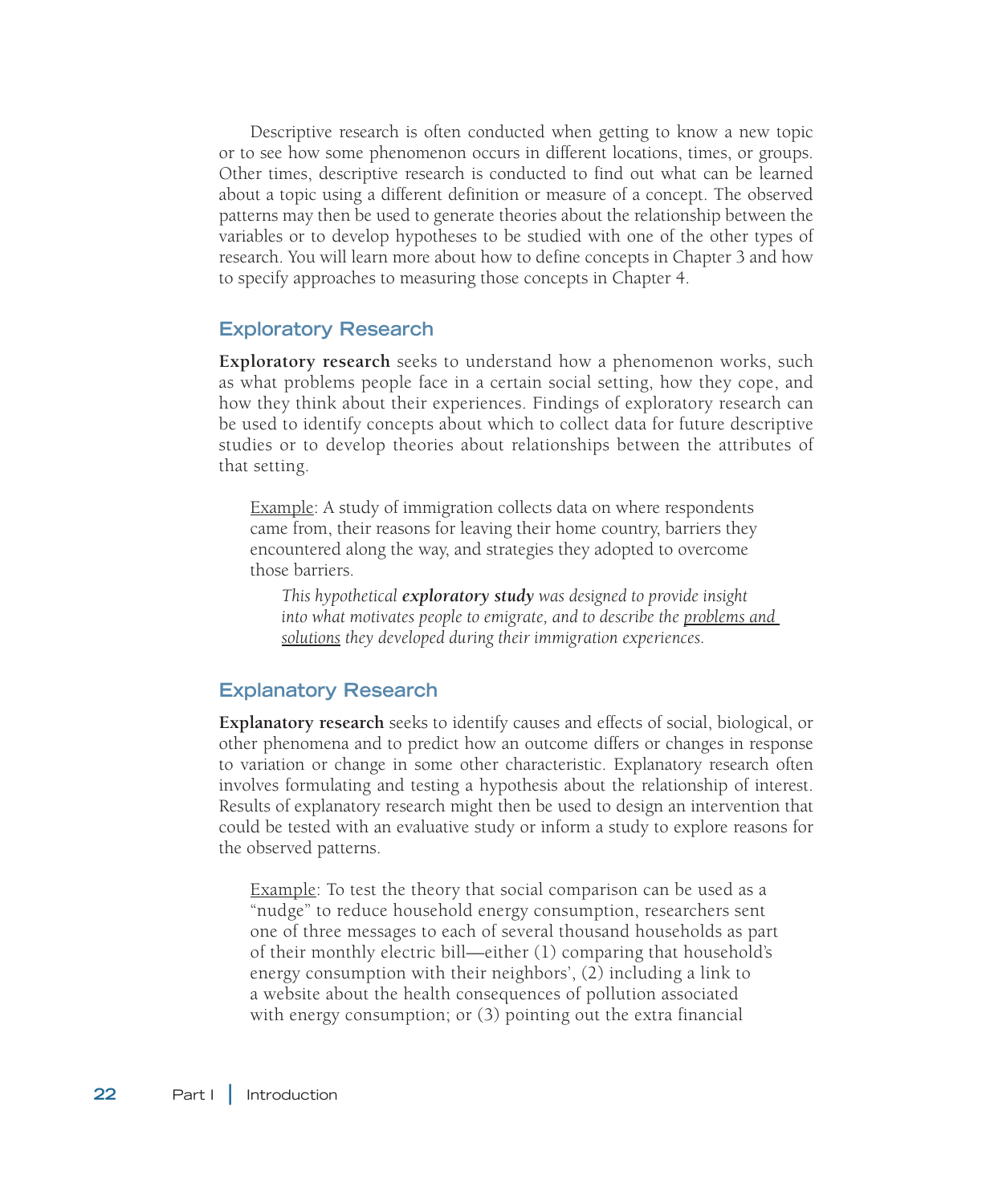cost to the household of higher electricity usage (Allcott & Rogers, 2014). They found that the households that received the "keeping up with the Joneses" message substantially reduced their electricity consumption, whereas those sent either of the other two approaches hardly changed their consumption at all (Figure 2.3; Benartzi et al., 2017).

*This explanatory study aimed to understand whether a socialcomparative message (value of the independent variable) predicted greater change in household energy reduction (the dependent variable) than messages that did not involve social comparison.*

#### Figure 2.3 Comparison of Electricity Savings From Three Different Messages



*Source:* Benartzi et al. (2017) with data from Allcott & Rogers (2014). Reprinted with permission.

### **Evaluation Research**

**Evaluation research** seeks to determine the effects of programs, policies, or other efforts to impact social, health or other outcomes, whether by government agencies, private nonprofits, or for-profit businesses.

Example: Concerned with rising obesity rates, a city imposes a tax on soda and other sweetened beverages. They compare obesity rates among their residents for the 3 years before and the 3 years after the tax was introduced.

*This study sought to evaluate whether changing the independent variable(presence of the soda tax) was associated with a change in the dependent variable (obesity rate).*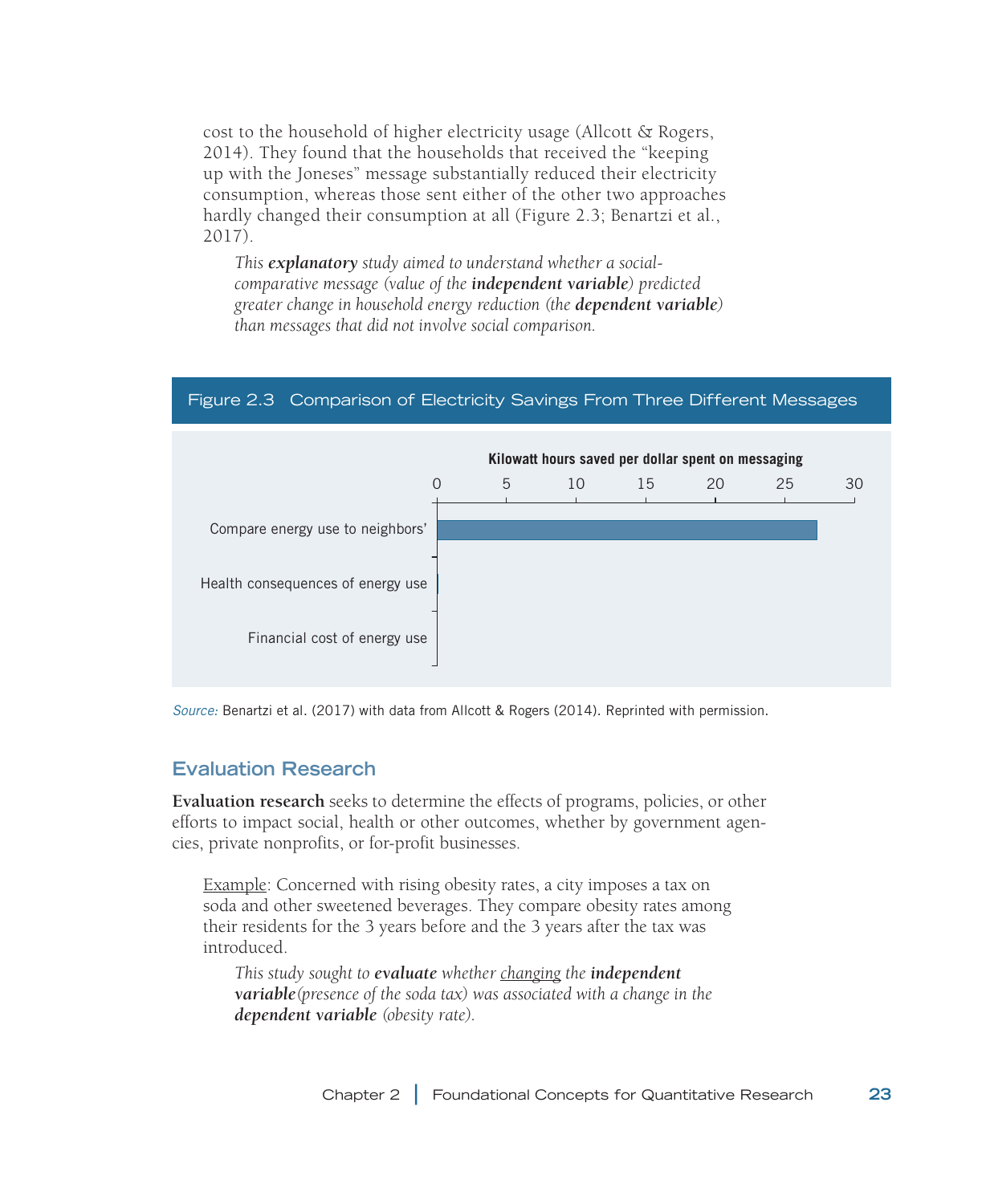**Descriptive research** aims to define the concepts to be studied, and to characterize patterns in those phenomena. **Exploratory research** seeks to learn how a phenomenon works, such as how people get along in a particular social setting, what issues concern them, and what meanings they attach to their behaviors. **Explanatory research** strives to identify causes and effects of social or other phenomena and to predict how an outcome (dependent variable) varies or changes according to variation in some other characteristic (an independent variable). **Evaluation research** aims to assess the impact of programs, policies, or other interventions.

The topic of a study doesn't necessarily determine which type of research is appropriate. In fact, often, all four types of research will be conducted on a particular topic depending on what is already known about that topic and what remains to be learned about it. Suppose we want to learn how family socioeconomic status affects child well-being. Depending on the specific aspect of that relationship we are interested in learning about, any of the four research goals could be pursued.

Example: A study compares asthma rates for poor, near-poor, and nonpoor children, and reports what percentage of children are in each income group.

*Results of this descriptive study could be used to identify groups at high risk of asthma or to generate theories about the relationship between poverty and child health that could be used to develop hypotheses for an explanatory study.*

Example: A survey asks parents in low-income families what worries them about their children's health and safety and how they cope with low income while trying to provide for their children.

*This exploratory study is aimed at identifying possible reasons for patterns observed in prior descriptive studies of the relationship between poverty and child well-being. By learning the different ways parents in low-income families provide for their children, specific strategies could be identified to investigate in future studies using descriptive, explanatory, or evaluative approaches.*

Example: A study uses data on family income, what women ate while pregnant, and how much their babies weighed at birth to test whether inadequate intake of certain nutrients is the reason that low birth weight is more common among children from poor than nonpoor families.

*This explanatory study is aimed at figuring out what mechanisms explain the findings of a descriptive study showing that the percentage of babies that were low birth weight declined with increasing family income.*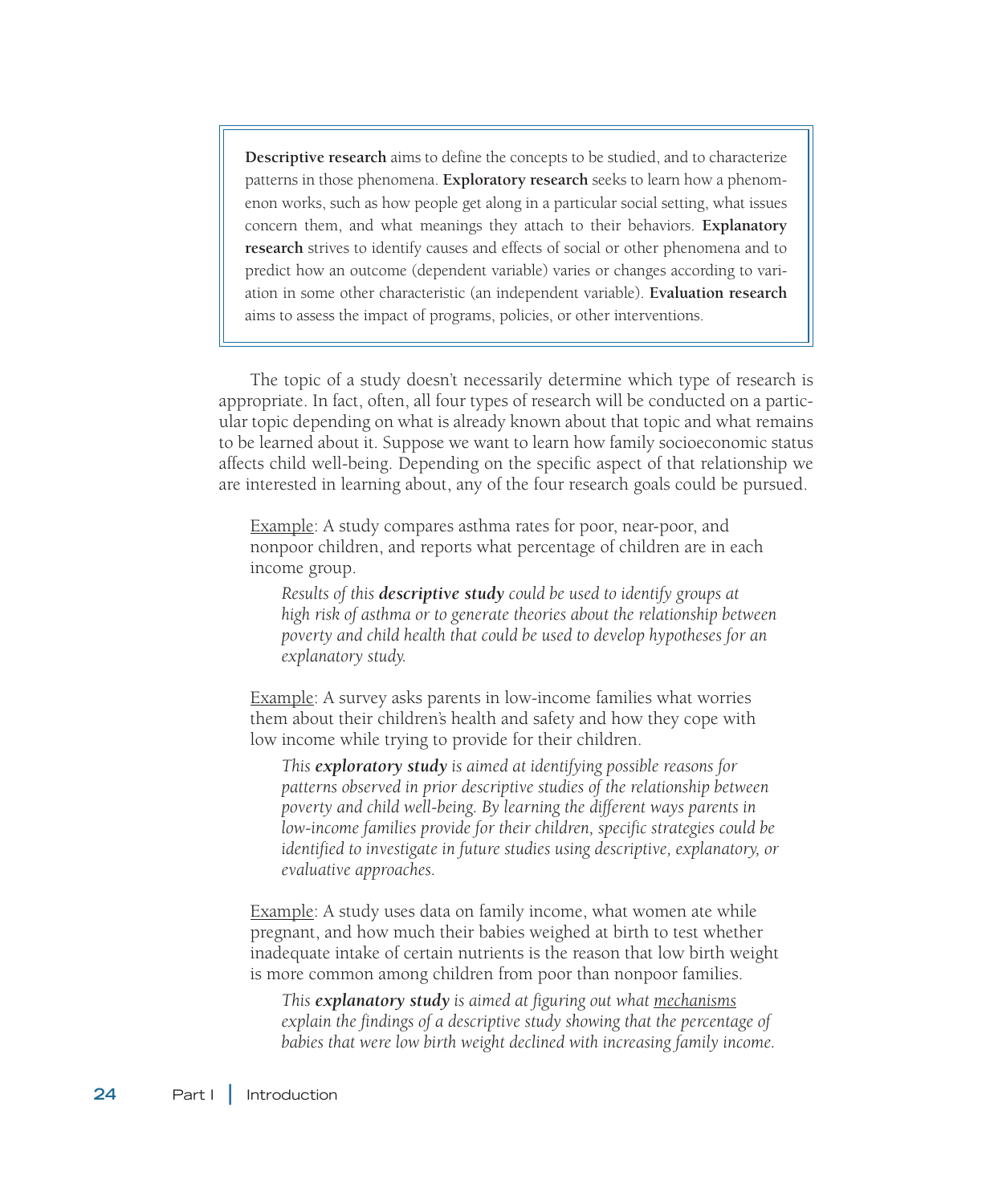*Results of such a study could be used to design interventions to reduce low birth weight among children from low-income families.*

**Example:** A study evaluates whether a pilot program to improve nutritional intake among children born into low-income families improves their health outcomes.

*This evaluation project tests whether an intervention to change the hypothesized cause (nutritional intake) results in better health outcomes for children in low-income families.*

Note that each of the four of the hypothetical studies is intended to learn more about the same topic—poverty and child well-being—but each type of research has a different goal in terms of what aspect of that topic is to be studied and why.

Several basic principles are central to making sense of numbers, affecting virtually every other quantitative reasoning skill you will learn in this book. They include using the W's as a checklist, reporting and interpreting numbers, and specifying the direction and magnitude of a pattern.

# **The W's**

Information on **the W's** (who, what, when, where, and how) of a study is crucial for making sense of numbers. The W's are so essential that all of Part II of this book is devoted to explaining how those attributes affect many aspects of quantitative studies. Chapter 3 discusses the importance of the scope and definition of the topic: **what** is under study. Chapter 4 discusses the implications of **how** that concept was measured, and Chapter 5 covers the relevance of **when, where**, and to **whom** (or **which** cases) the data pertain. Later chapters cover other aspects of **how** the data were collected, analyzed, interpreted, and communicated as well as **how many** cases were studied.

**The W's** consist of **what, when**, **where,** and to **whom/which** cases the data pertain; **how** data were defined, measured, collected, and analyzed, and **how many** (cases) are granted honorary W status because they, too, are vital to making sense of numbers.

For now, the key point is to pay attention to those W's for any numbers you work with, making note of them as you read about data that others have collected or analyzed, and writing about them as you present information about your own data collection or analysis.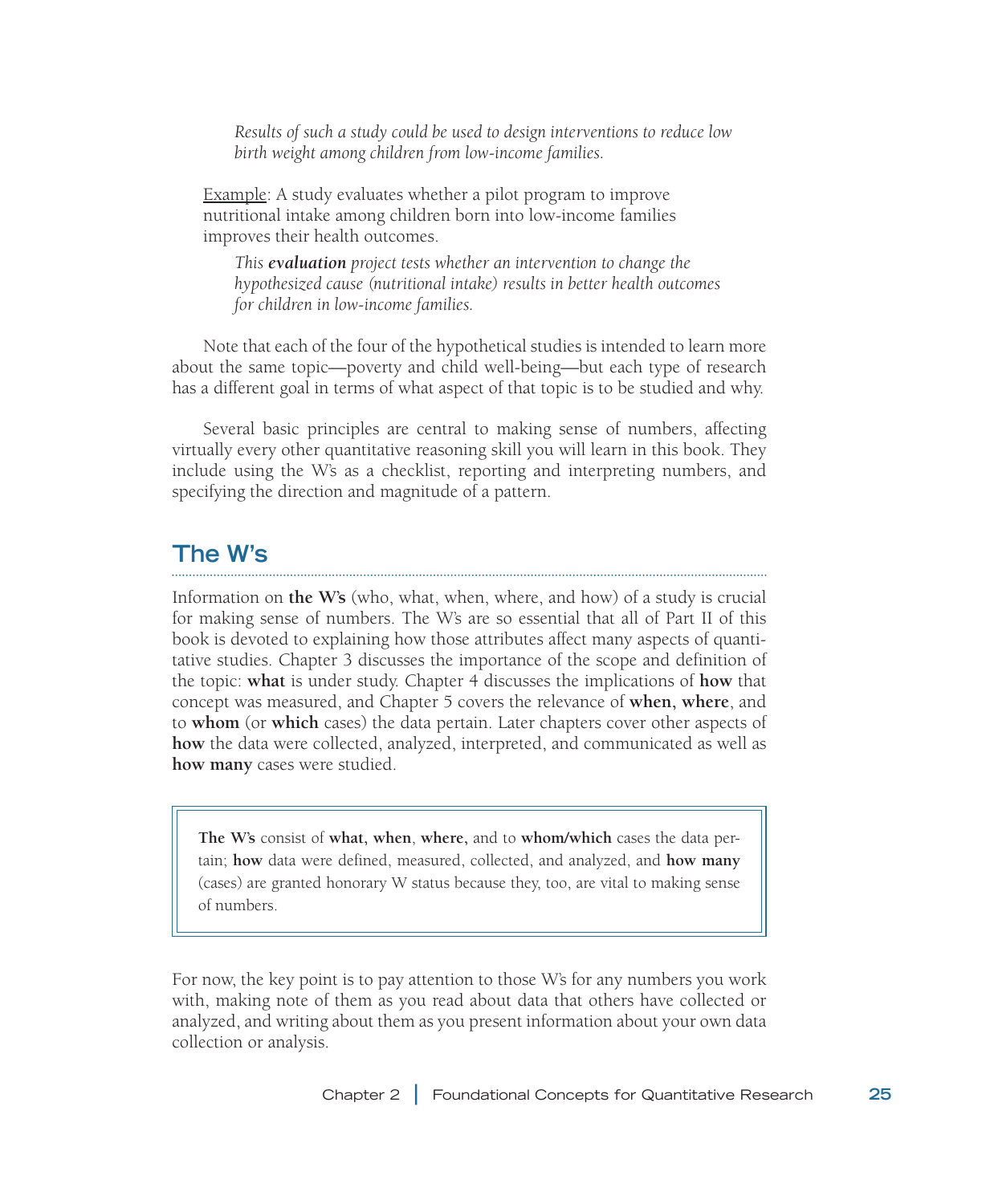The W's affect many aspects of how data are collected, analyzed, and interpreted and should be reported along with the associated numeric information.

# **Report and Interpret Numbers**

In most quantitative research, numbers should be both reported and interpreted to help the audience understand the meaning of those numbers. **Reporting** numbers means including them in a sentence, table, or chart so readers can evaluate or analyze those values further. **Interpreting** numbers involves explaining what they mean in terms of the questions the author seeks to address, such as by comparing them to other numbers or explaining whether they are consistent with a hypothesis about the pattern under study. I introduce and define those concepts briefly here; we will return to many facets of reporting and interpreting numbers throughout the rest of this book.

Reporting the numbers is an important first step in communicating numeric information. By presenting (**reporting**) numbers in the text, table, or chart, researchers provide their audience with the raw data with which to perform additional calculations or comparisons to answer other questions of interest to them.

Example: A government report presents statistics on the inflation rate in their country for each of several years.

*Readers could then use that numeric information to compare inflation rates with other countries or for other dates.*

Example: A university website reports how many degrees it granted to men and women last year.

*Readers who want to assess the size of the gender difference would be able to calculate various comparisons themselves, working from the numbers in the report.*

Unless the sole purpose of a document is to make data available to potential users for their own analysis, however, authors should also **interpret** the numbers to help their readers make sense of the information. A number that has not been introduced or explained leaves it entirely to the audience to figure out what it means for the question under study. Those who are not familiar with the topic or setting are unlikely to know which comparisons to make or to have the information for those comparisons at hand. To help the audience understand what the numbers mean for that question and setting, authors should interpret (explain) the comparisons.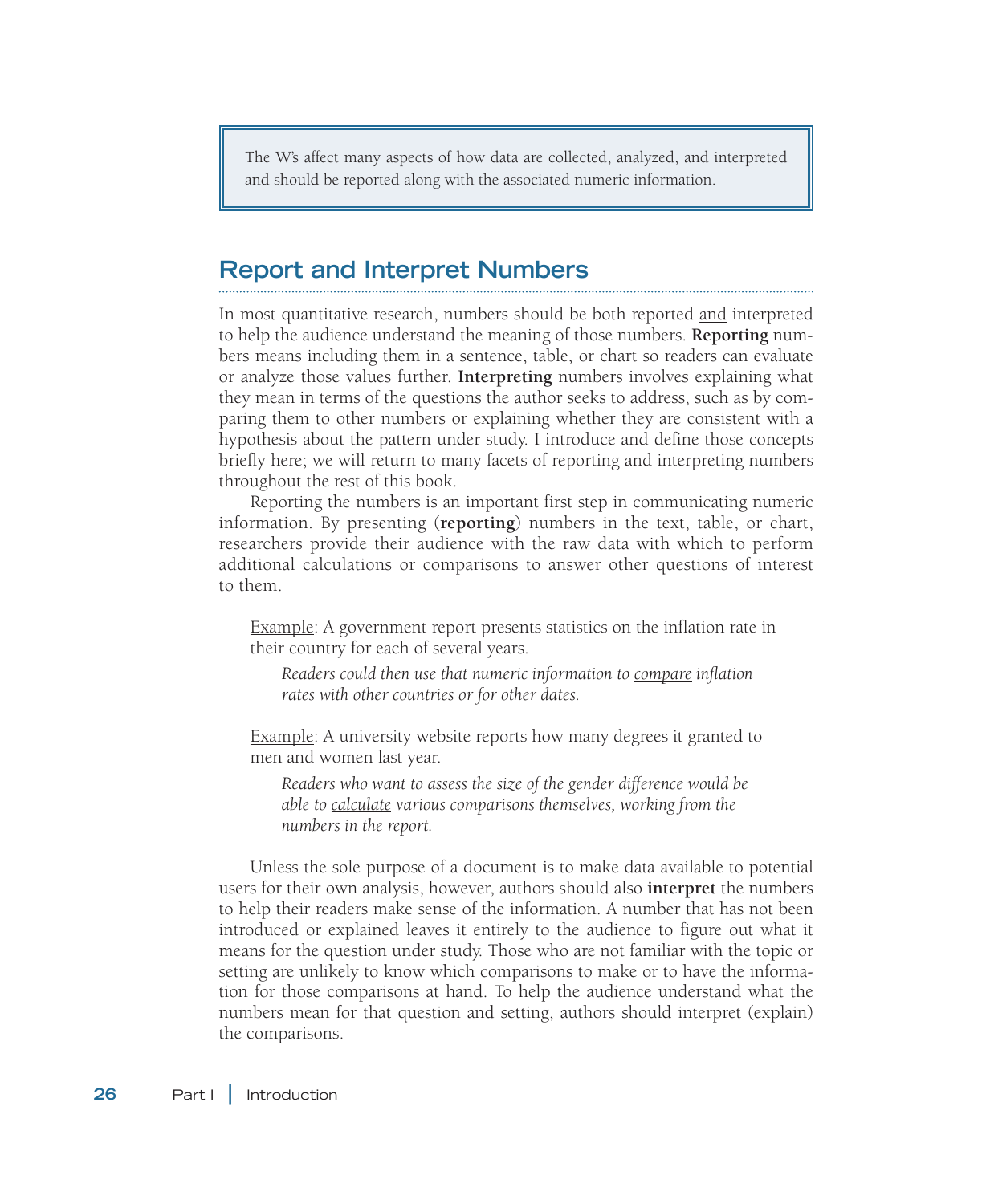Example: A newspaper article reports last year's crime rate for a large city but does not describe whether that city's crime rate is trending up, down or is stable, or whether that city's crime rate is higher, lower, or similar to that in other cities.

*The writer did not interpret the crime rate, thus if readers want answers to those important questions, they would have to go to other sources to look up crime rates for other cities and years, and "do the math" themselves to compare them against the reported crime rate.*

Example: A middle-school teacher is planning an end-of-year trip to an amusement park that has just opened a new ride that all her students are talking about. If she doesn't compare her students' heights against the minimum height needed to go on that ride, she might have a lot of disappointed students on her hands!

*Here, knowing just the students' heights isn't enough. The teacher also needs to assess (interpret) whether most of her students are tall enough to participate.*

**Reporting** numbers means presenting their values and the associated W's in the text, table, or chart. **Interpreting** means explaining how those numbers answer a question of interest.

Although it is important to interpret quantitative information, it is also essential to report the numbers. If a researcher only describes a ratio or percentage difference, for example, they will have painted an incomplete picture.

Example: A website advertises a sale offering 25% off all its products but doesn't list the prices themselves. A 25% reduction can be taken off prices at any level: ¥1.00, ¥400, or ¥2,000,000, to name just a few possibilities.

*The percentage discount interprets price differences without reporting the associated prices. Lacking data on either the original or discounted price on a particular product, customers won't be able to tell whether they can afford it even with the discount or how that store's discounted price compared to what the same product would cost at a different store.*

Example: Suppose a newspaper article reported that use of the Google Translate app doubled during the 2018 World Cup in Russia but did not report the amount translated either before or during that event. Doubling is consistent with many possible pairs of numbers: 100 translations before the World Cup versus 200 at the event, or 30,000 versus 60,000, or 2 million versus 4 million, for example.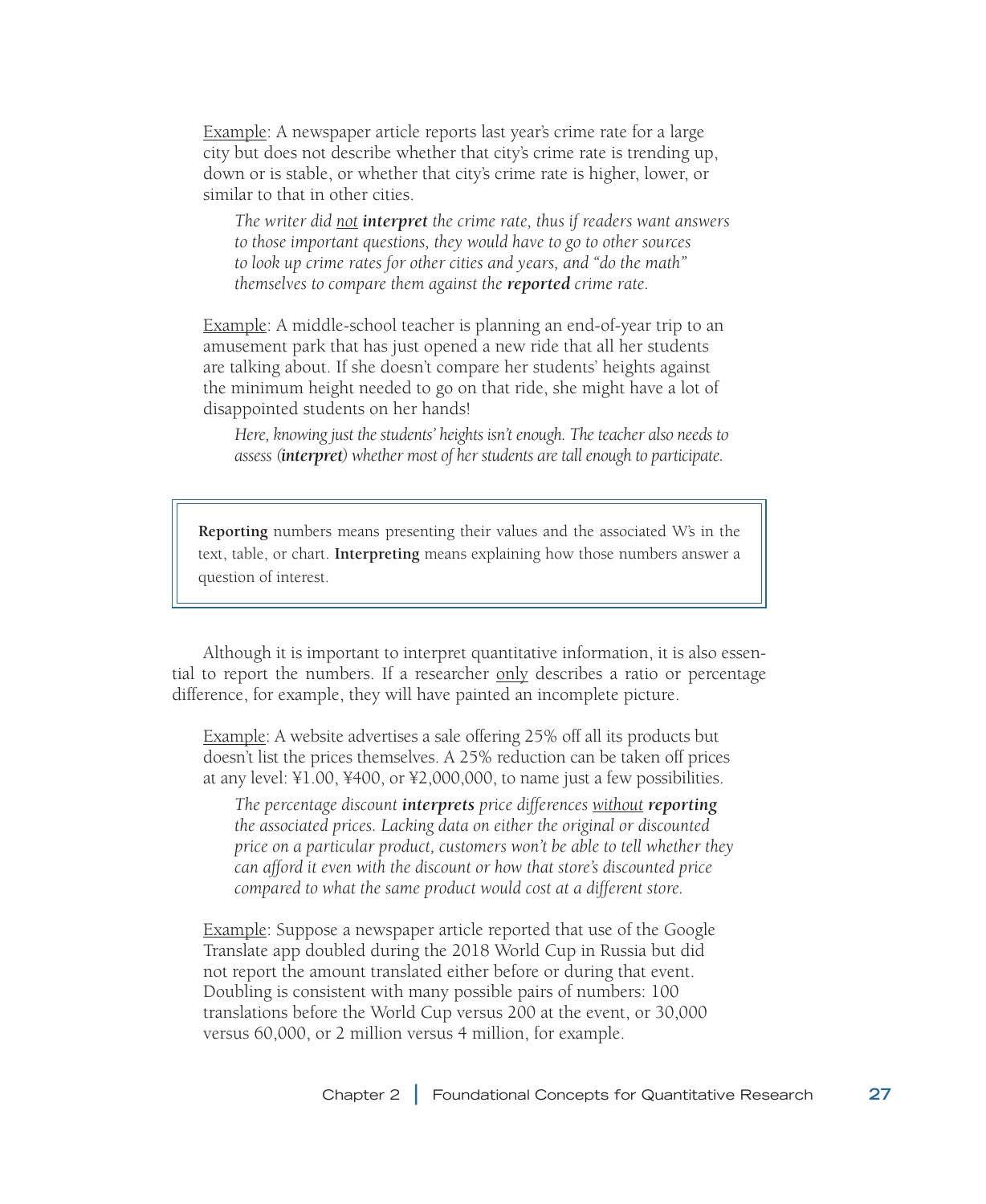*"Doubling" interprets the values by quantifying change over time. Unless the number of translations themselves are also reported, the popularity of the Google Translate app couldn't be compared with other ways of translating such as hardcopy phrase books or live translators. Furthermore, without info on the number of translations, it is impossible to tell whether that app was rarely used during the 2018 World Cup or was an essential tool for non-Russian speakers. The first pair of numbers would show that the app remained fairly unpopular even after the increase, the last pair that an already popular app went viral. In fact, the well-written article did report that the Google Translate app had "some 500 million users and translates some 143 billion words a day, into and out of dozens of languages," pointing out that even with that high baseline usage, the increase (doubling) of the Google Translate app was surprisingly large (Smith, 2018).*

When numbers are intended as evidence to answer a question, they should be both reported and interpreted. When numbers are intended to mainly for others to use in their own calculations, the numbers may be reported but not interpreted.

# **Specify Direction and Magnitude**

One of the most important aspects of interpreting a numeric comparison is describing both the direction and magnitude of that pattern.

### **Direction of Association**

When comparing two or more values, **direction** identifies which of those values is higher. For change across time in the value of a variable, direction means conveying whether the trend is upward, level, or downward.

Example: "Today it is hotter in Vancouver than in Toronto,"

*"Hotter" captures the direction of the temperature difference between the two named locations.*

Example: "The average global temperature has risen steadily over the past few decades."

*"Risen" expresses an upward temperature trend over time.*

A relationship between two variables is called a **bivariate association**. There are two possible **directions of association** between quantitative variables. In a **positive association**, as the value of one variable increases, the value of the other variable also increases. A different way of explaining a positive association is that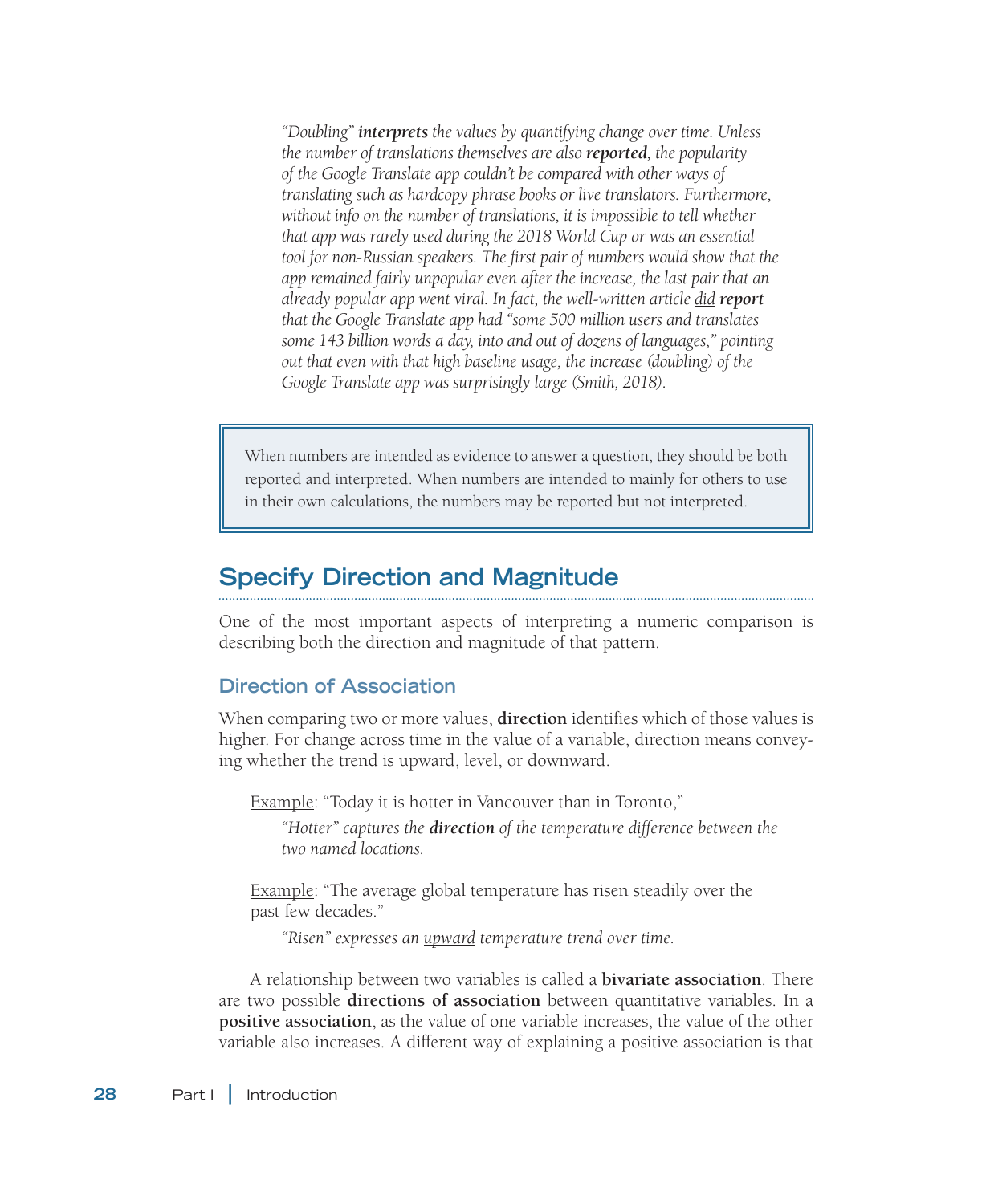as the value of the independent variable decreases, the value of the dependent variable also decreases. Put differently, in a positive association, values of the two variables move in the same direction.

In a **negative association**, as the value of one variable increases, the value of the other variable decreases. In other words, in a negative association, the values of the two variables move in opposite directions. In math terms, direction specifies the **sign** (positive or negative) of the comparison.

Example: Children get taller with age.

*Age and height are positively associated because they move in the same direction, as in the blue line in Figure 2.4 that slopes upward from left to right.*



Example: As the price of an item increases, consumers buy less of that item.

*Price and quantity bought are inversely (negatively) associated because as one goes up, the other goes down, as in the downward-sloping black line in Figure 2.4.*

Example: The population of City A grew between 1960 and 2010, whereas that in City C decreased over that period (Figure 2.5).

*The association between time and population of City A is positive, while that in City C is negative.*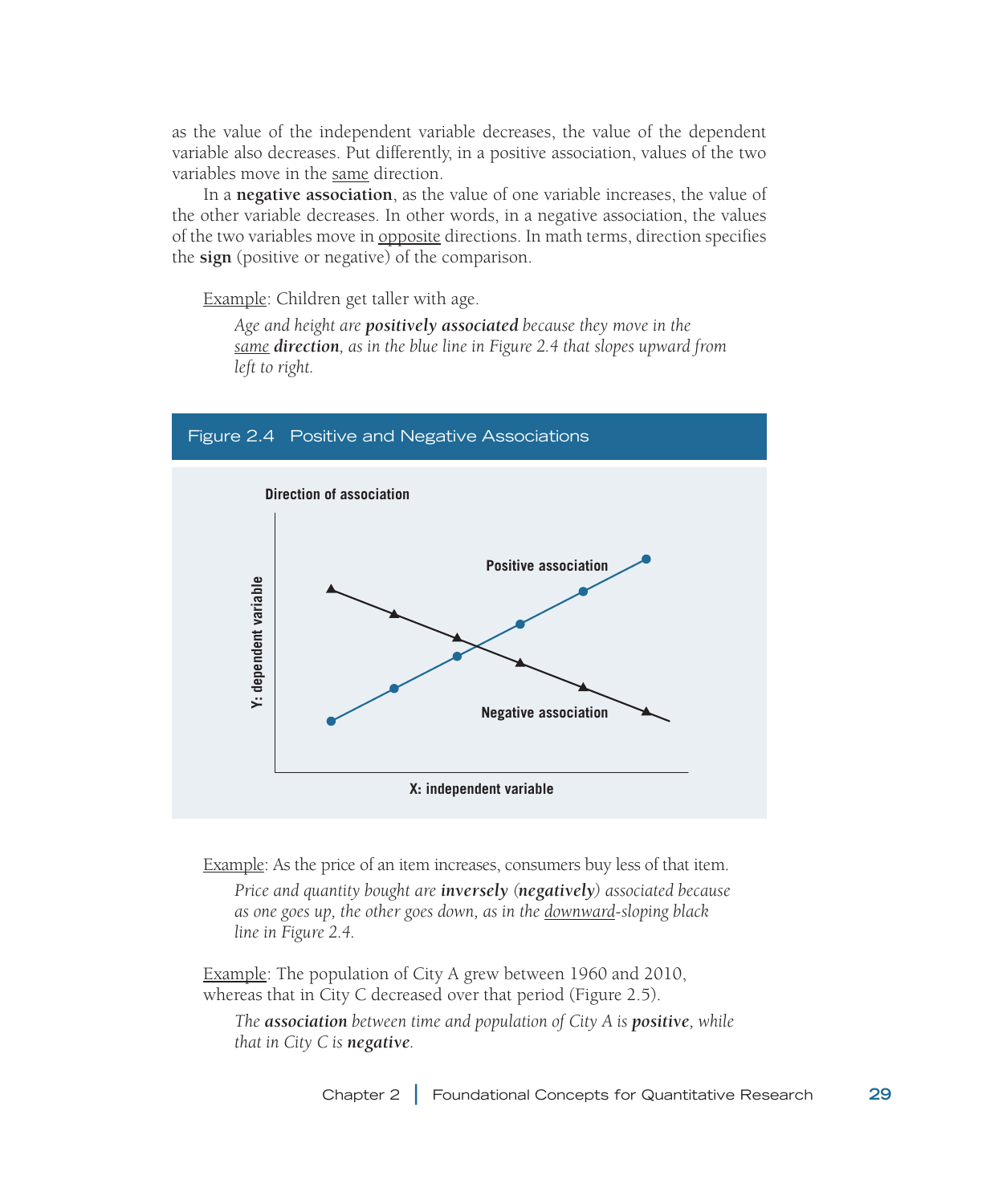

Figure 2.5 Illustration of Direction and Magnitude of a Trend

It is also possible to describe the shape of a **univariate** pattern, which looks at how values of one variable are distributed. You will learn more about univariate distributions in Chapter 10.

Example: In Figure 2.1, three of the listed students are male and three are female, so the two groups are equally common. One-third of the listed students transferred into School 1227 midyear, so they were less common than those who did not transfer in.

*Gender composition is univariate because it looks at how values of that one variable are distributed across the gender categories, without considering how it is related to any of the other variables in the data set. Likewise, the transfer status distribution conveys information about that one variable alone, so it is also univariate. "Less common" conveys direction by identifying which transfer status category is smaller than the other.*

A **univariate distribution** (also known as **composition**) portrays how values of one variable are spread across possible values; "uni" means one, "variate" refers to a variable. A **bivariate association** examines how two variables are related to one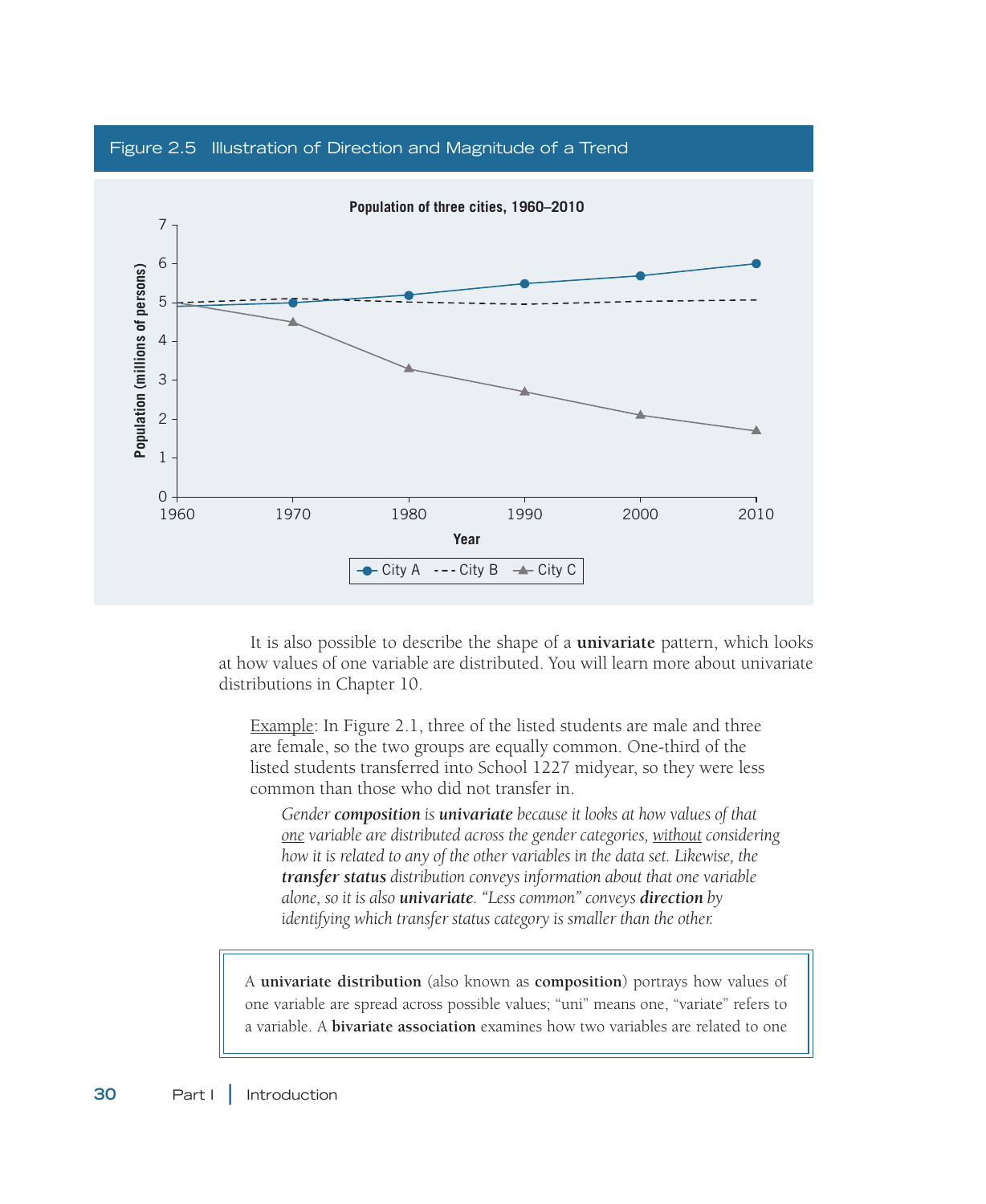another; "bi" means two. The **direction** of an association conveys which of the values being compared is larger. In a **positive association (**also known as a **direct association)**, as the value of one variable increases, the value of the other variable also increases. In a **negative (**or **inverse**) **association**, as the value of one variable increases, the value of the other variable decreases.

### **Magnitude of an Association**

Whereas direction identifies which value is bigger, **magnitude** captures how much bigger—in other words, the **size** of the difference between those values. We will learn various ways of calculating magnitude in Chapter 9 and how to use wording to express magnitude in Chapter 14.

Example: Suppose a school district conducted an evaluation of whether a free breakfast program improves the nutritional status of students from low-income families. Half the elementary schools in the district were randomly assigned to provide free breakfasts to their low-income students and the other half to not provide free breakfast. Students were measured at the beginning and end of the school year and the average increases in height compared for the two groups of schools (Figure 2.6). At the end of the year, the researchers concluded that "children in the free breakfast program grew 0.6 centimeters more during the school

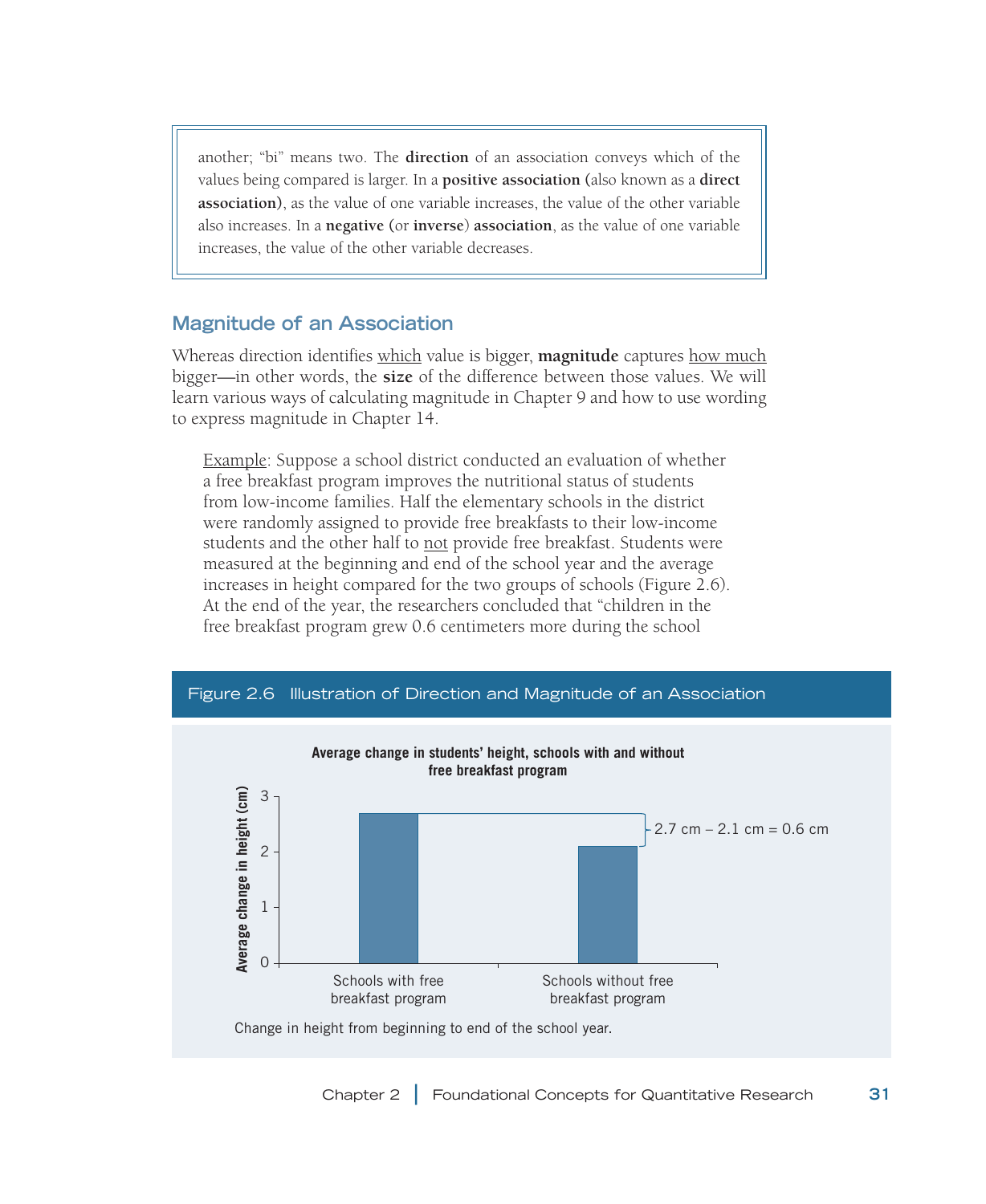year than those who did not receive free breakfasts (2.7 cm. and 2.1 cm. growth, respectively; Figure 2.7)."

*Students in both groups grew taller (same direction of change over the course of the year), but the free-breakfast group grew faster (larger magnitude of change). The word "more" conveys the direction of the association between program participation and growth in height), whereas "0.6 centimeters" (shown with the blue bracket) conveys the magnitude of that difference. This description both reports the information (the average height change for each group) and interprets how the differences in growth between those groups answers the key question underlying the study: whether poor children given free breakfasts grew faster than those who were not given free breakfasts.*

**Magnitude** quantifies the **size** of the difference between two numbers.

A hypothesis should state the predicted direction of association between the independent and dependent variables.

Example: Hypothesis: That children from poor families who participate in a free breakfast program will grow faster than those who do not receive a free breakfast.

*The phrase "grow faster" conveys a hypothesized positive association between program participation (the independent variable) and growth in height (dependent variable).*

The most effective descriptions of numeric patterns convey both the direction and size of the pattern. Hypotheses should state expected direction but typically do not predict exact magnitude.

### **TERMS AND CONCEPTS**

Bivariate association 28 Case 14 Constant 15 Data 13 Data set 15

Dependent variable 20 Outcome (variable) 20 Response variable 20 Direction (sign) of association 28

Empirical 18 Evaluation research 23 Explanatory research 22 Exploratory research 22 Hypothesis 19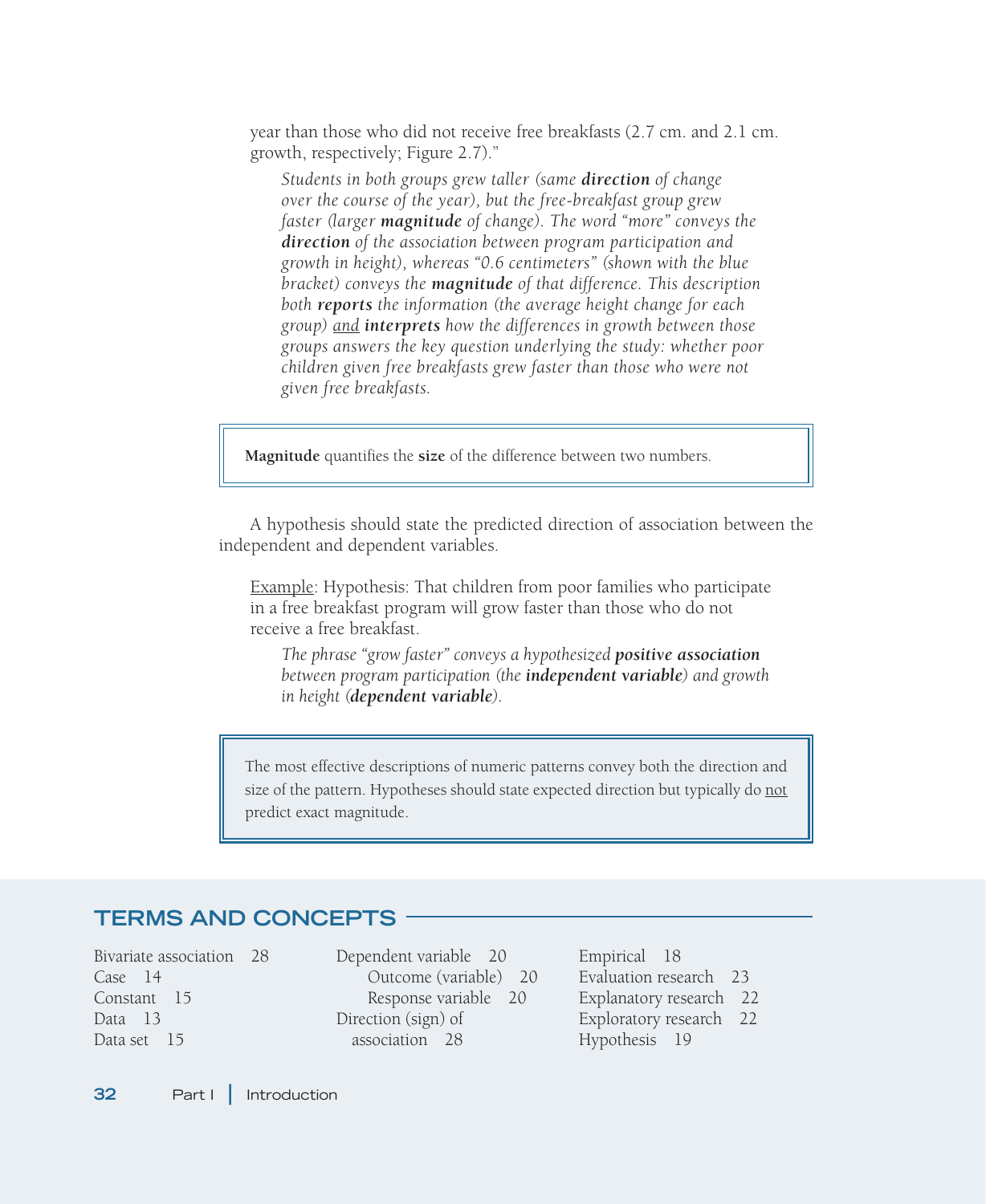| Independent variable 20 | Observation 14                  | The W's $25$               |
|-------------------------|---------------------------------|----------------------------|
| Risk factor 20          | Positive association 28         | What 25                    |
| Predictor (variable) 20 | Direct association 31           | When 25                    |
| Explanatory variable 20 | Qualitative research methods 18 | Where 25                   |
| Interpreting            | Quantitative research           | Whom/which 25              |
| numbers 26              | methods 18                      | How $25$                   |
| Magnitude (size) of     | Raw data 14                     | Theory 19                  |
| association 31          | Reporting numbers 26            | Univariate distribution 30 |
| Mixed-methods 18        | Research circle 18              | Composition 30             |
| Negative association 29 | Inductive research 18           | Value 15                   |
| Inverse association 31  | Deductive research 18           | Variable 15                |
| Number 13               | Descriptive research 18         |                            |

### **HIGHLIGHTS**

- A **data set** is composed of information on a consistent set of variables for all **cases** in a sample or population. **Variables** are characteristics that can take on different **values** for different cases in the data set, whereas **constants** are attributes that are the same for all cases in a data set.
- The **research circle** connects inductive (from **data** to **theory**) and **deductive** (from theory to **hypothesis** to data) research strategies. Depending on the research objective, a study can start at any point on the research circle.
- Research can pursue any of four main **goals**: **descriptive**, **exploratory**, **explanatory**, and **evaluative**. The choice of a research goal for a particular research project does not depend on the topic but rather on the question or perspective that is the aim of that research.
- The **W's** include **what** topics or concepts were measured, **where**, **when**, and **from whom** those data were collected, and "**how**" they were collected and analyzed. The W's provide a good mental checklist of the information needed to make sense of the results of a quantitative study.
- For quantitative research documents intended to answer a research question, numbers should be both **reported** and **interpreted**. For research documents intended to provide data mainly for others' use, the numbers may be reported but not interpreted.
- Interpretation of a numeric pattern should describe both the **direction** and **magnitude** of that pattern.

### **RECOMMENDED READINGS**

Ghose, T. (2013, April 2). "Just a theory": 7 misused science words. *Scientific American.* https://www .scientificamerican.com/article/just-a-theory-7-misused-science-words

Utts, J., & Heckard, R. (2014). Turning data into information. *Mind on statistics* (5th ed., pp. 14–67). Cengage, Brooks Cole.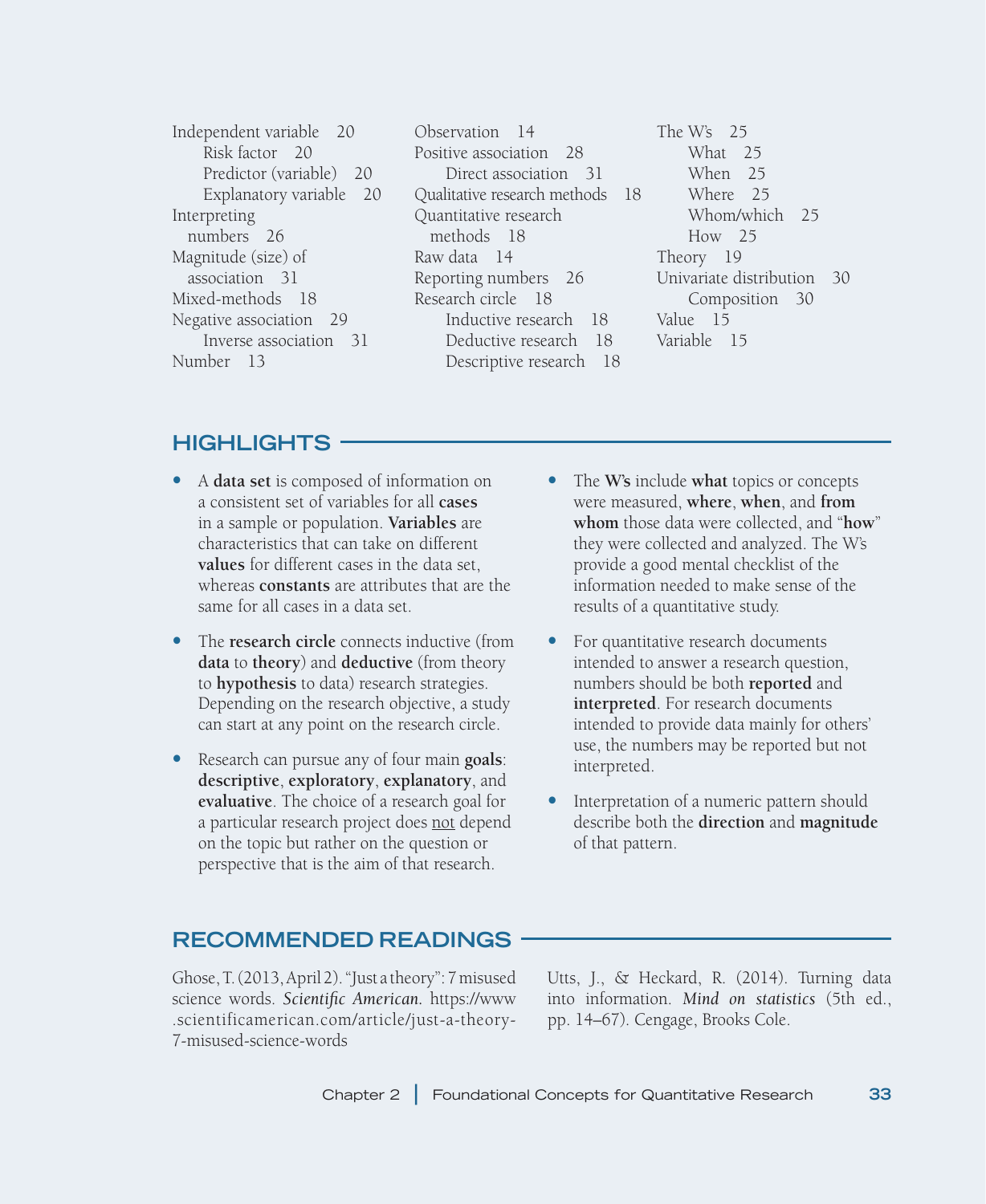## **EXERCISES**

### **Individual Exercises**

### *Quantitative Reasoning in Everyday Life*

- 1. Plan a data set about restaurants so that you and your friends have a consistent set of information to help you decide where to eat out. Specify (a) what constitutes a case; (b) a characteristic that is a constant across all cases; and (c) the topics of several variables (things you will measure for each case). (d) Sketch a grid of your data set like that in Figure 2.1, showing (i) what goes in the rows (fill in four or five possible items); (ii) what goes in the columns (fill in four or five possible items); and (iii) possible values for each variable for each case (in the interior cells of the grid).
- 2. Find a newspaper article or website that compares two or more numeric values on a topic of interest to you. Determine whether the authors described the direction and magnitude of differences between those numbers or left it to readers to do the mathematical comparison.

### *Identifying and Interpreting Research*

3. On the website for the Inter-University Consortium for Political and Social Research (ICPSR; https://www.icpsr.umich.edu), identify a study on a topic of interest to you, either from their list of thematic collections or browse by topic. On the web page for that study, identify (a) the name of the data set and its acronym (e.g., "Civil Rights Data Collection [CRDC]") and (b) the W's (when, where, and from whom data were collected). **Save the URL for the ICPSR website for that data set study to use in exercises for later chapters.** From the tab titled

"Data & Documentation," preview or download the codebook or documentation. (c) Use it to identify what constitutes a case in their data set (e.g., type of entity). (d) On the tab titled "Variables" find information on (i) a characteristic that is a constant across all cases in that data set and (ii) the topics of several variables.

- 4. For each of the following articles or reports, identify (a) its research **goal** (descriptive, exploratory, explanatory, or evaluative) and (b) which research **strategy** it employed (inductive, deductive, or descriptive): Klapper et al. (2015), Chapman et al. (2016), and Crowley (2011). References are in the list of references at the end of the book. Specify the sentences and page numbers in each article that conveyed the information needed to answer each question.
- 5. Use information from the article by Williams et al. (1997) to identify the following: (a) what constitutes a case in their analysis; (b) the W's (when, where, and to whom the data pertain); (c) the dependent variable in their hypothesis; (d) the main independent variable in their hypothesis; and (e) the hypothesized direction of association between those two variables. For each step, specify the page and paragraph number where you found that information.
- 6. Repeat the instructions to Exercise 2 but for a journal article or research report.

#### *Planning Research*

7. Repeat the instructions to Exercise 1 but for a data set about students' current employment.